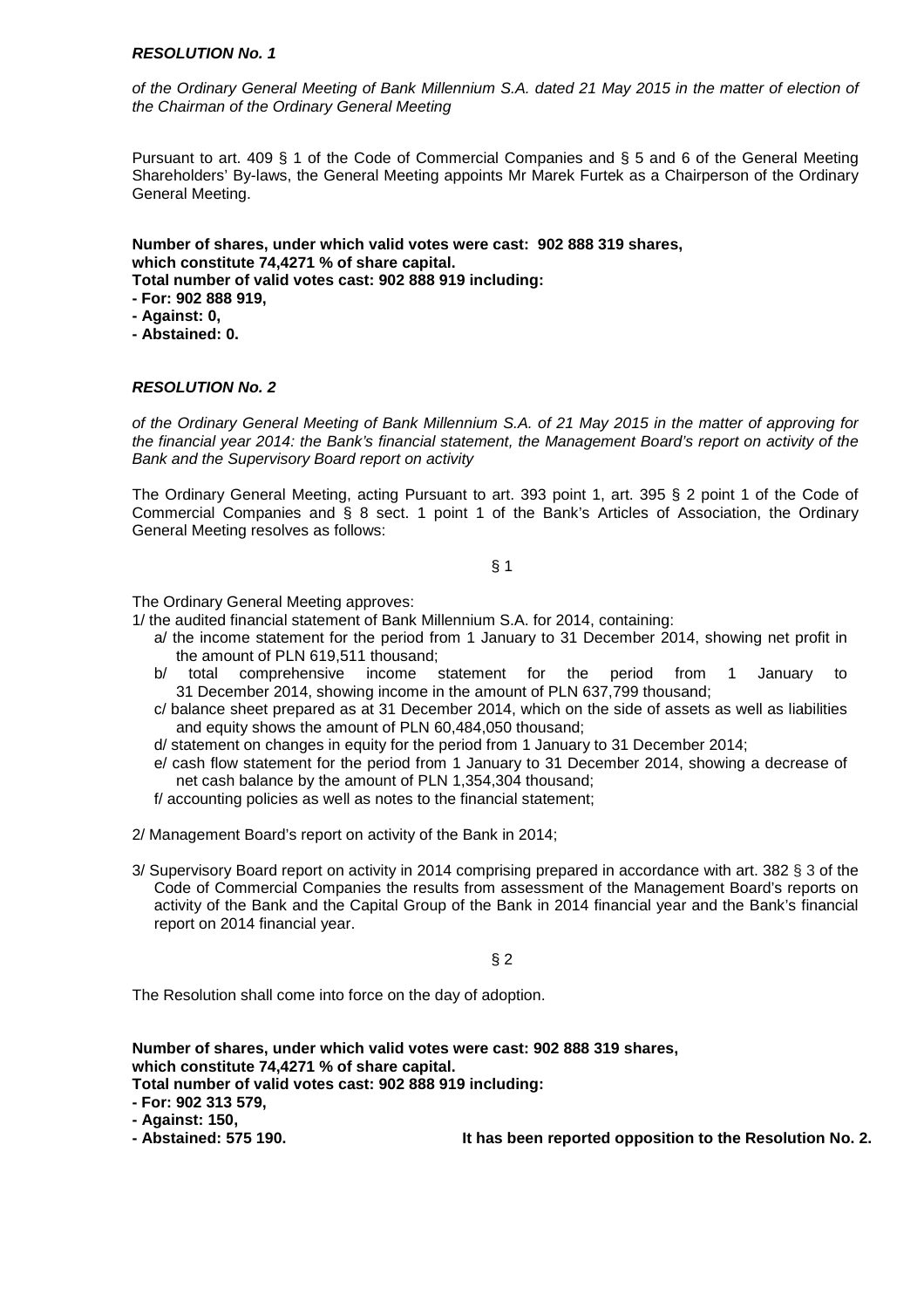Ordinary General Meeting of Bank Millennium S.A. of 21 May 2015 in the matter of approving for the financial year 2014: the financial statement of the Bank Millennium S.A. Capital Group as well as the Management Board report on the activity of the Bank Millennium S.A. Capital Group

Pursuant to art. 395 § 5 of the Code of Commercial Companies, the Ordinary General Meeting resolves as follows:

§ 1

The Ordinary General Meeting approves:

1/ the audited financial statements of the Bank Millennium S.A. Capital Group 2014, containing:

- a/ the consolidated income statement for the period from 1 January to 31 December 2014, showing net profit in the amount of PLN 650,920 thousand;
- b/ consolidated total comprehensive income statement for the period from 1 January to 31 December 2014, showing income in the amount of PLN 669,232 thousand;
- c/ consolidated balance sheet prepared as at 31 December 2014, which on the side of assets as well as liabilities and equity shows the amount of PLN 60,740,482 thousand;
- d/ statement on changes in consolidated equity for the period from 1 January to 31 December 2014;
- e/ consolidated cash flow statement for the period from 1 January to 31 December 2014, showing a decrease of net cash balance by the amount of PLN 1,354,311 thousand;
- f/ accounting policies as well as notes to the consolidated financial statement;

2/ Management Board report on the activity of the Bank Millennium S.A. Capital Group in 2014.

 $§$  2

The Resolution shall come into force on the day of adoption.

**Number of shares, under which valid votes were cast: 902 888 319 shares, which constitute 74,4271 % of share capital.** 

**Total number of valid votes cast: 902 888 919 including:** 

- **For: 902 313 729,**
- **Against: 0,**
- **Abstained: 575 190.**

# **RESOLUTION No. 4**

of the Ordinary General Meeting of Bank Millennium S.A. dated 21 May 2015 in the matter of distributing of profit for the financial year 2014

Pursuant to art. 395 § 2 item 2 and art. 347 of the Code of Commercial Companies and § 8 art. 1 item 2, § 36 and § 37 of the Bank's Articles of Association, the General Meeting resolves as follows:

- 1. To allocate the Bank's net profit for the financial year ending on December 31, 2014 in the amount of PLN 619,510,888.81 for reserve capital.
- 2. The Resolution shall come into force as of the day of its adoption.

**Number of shares, under which valid votes were cast: 902 888 319 shares, which constitute 74,4271 % of share capital. Total number of valid votes cast: 902 888 919 including:** 

**- For: 902 888 919,** 

- **Against: 0,**
- **Abstained: 0.**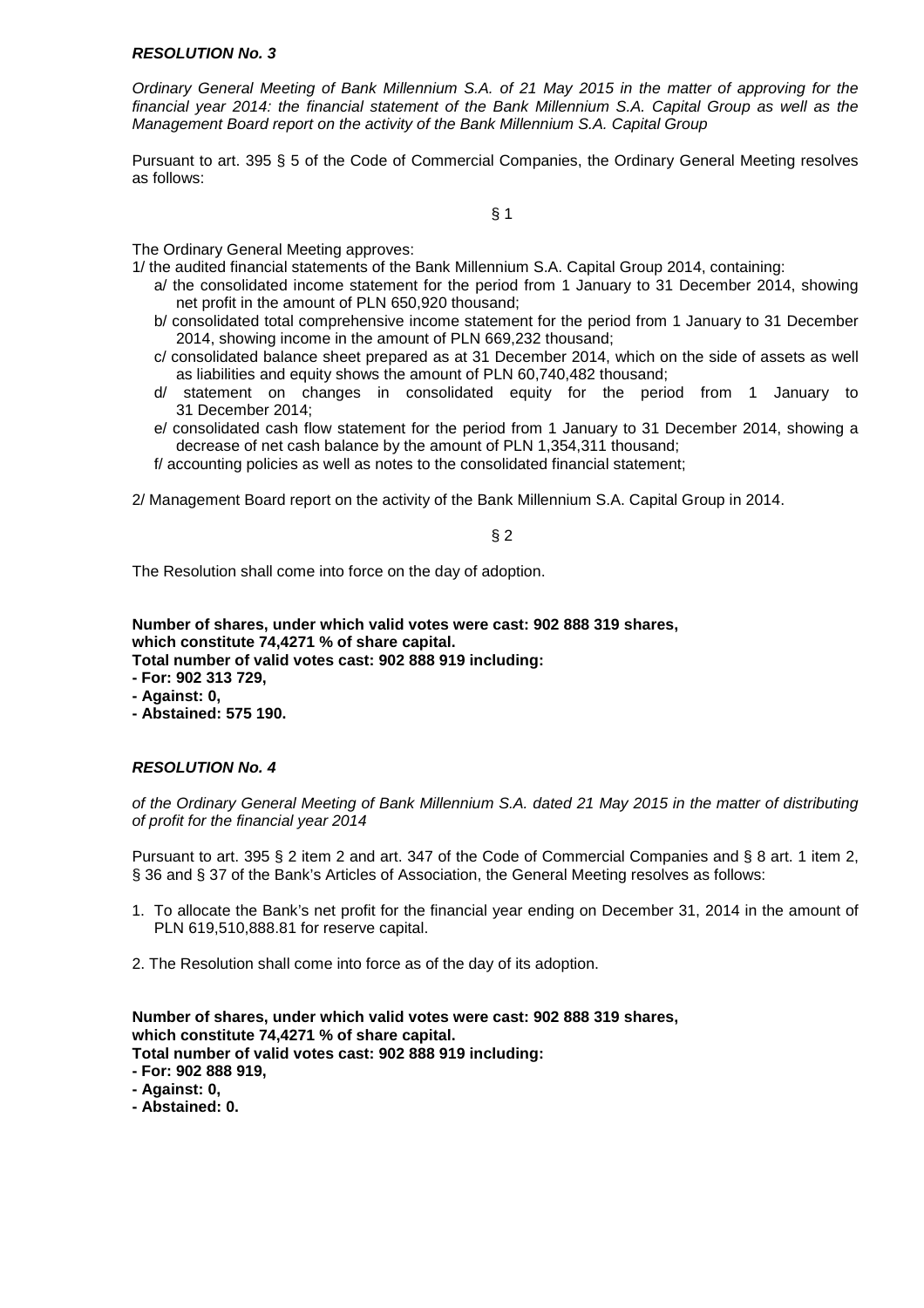of the Ordinary General Meeting of Bank Millennium S.A. dated 21 May 2015 in the matter of discharging Mr Joao Nuno Lima Bras Jorge - Chairman of the Management Board from the performance of the duties in the financial year 2014

Pursuant to art. 393 item 1, art. 395 § 2 item 3 of the Code of Commercial Companies and § 8 section 1 item 3 of the Bank's Articles of Association, the General Meeting discharges Mr Joao Nuno Lima Bras Jorge - Chairman of the Management Board from the performance of the duties for the period from 1.01.2014 to 31.12.2014.

**Number of shares, under which valid votes were cast: 902 888 319 shares, which constitute 74,4271 % of share capital.** 

**Total number of valid votes cast: 902 888 919 including:** 

**- For: 902 151 746,** 

- **Against: 0,**
- **Abstained: 737 173.**

# **RESOLUTION No. 6**

of the Ordinary General Meeting of Bank Millennium S.A. dated 21 May 2015 in the matter of discharging Mr Fernando Maria Cardoso Rodrigues Bicho – Deputy Chairman of the Management Board from the performance of the duties in the financial year 2014

Pursuant to art. 393 item 1, art. 395 § 2 item 3 of the Code of Commercial Companies and § 8 section 1 item 3 of the Bank's Articles of Association, the General Meeting discharges Mr Fernando Maria Cardoso Rodrigues Bicho – Deputy Chairman of the Management Board from the performance of the duties for the period from 1.01.2014 to 31.12.2014.

**Number of shares, under which valid votes were cast: 902 888 319 shares, which constitute 74,4271 % of share capital. Total number of valid votes cast: 902 888 919 including:** 

**- For: 902 151 746,** 

- **Against: 0,**
- **Abstained: 737 173.**

# **RESOLUTION No. 7**

of the Ordinary General Meeting of Bank Millennium S.A. dated 21 May 2015 in the matter of discharging Mr Artur Klimczak – Deputy Chairman of the Management Board from the performance of the duties in the financial year 2014

Pursuant to art. 393 item 1, art. 395 § 2 item 3 of the Code of Commercial Companies and § 8 section 1 item 3 of the Bank's Articles of Association, the General Meeting discharges Mr Artur Klimczak – Deputy Chairman of the Management Board from the performance of the duties for the period from 1.01.2014 to 31.12.2014.

- **For: 902 151 746,**
- **Against: 0,**
- **Abstained: 737 173.**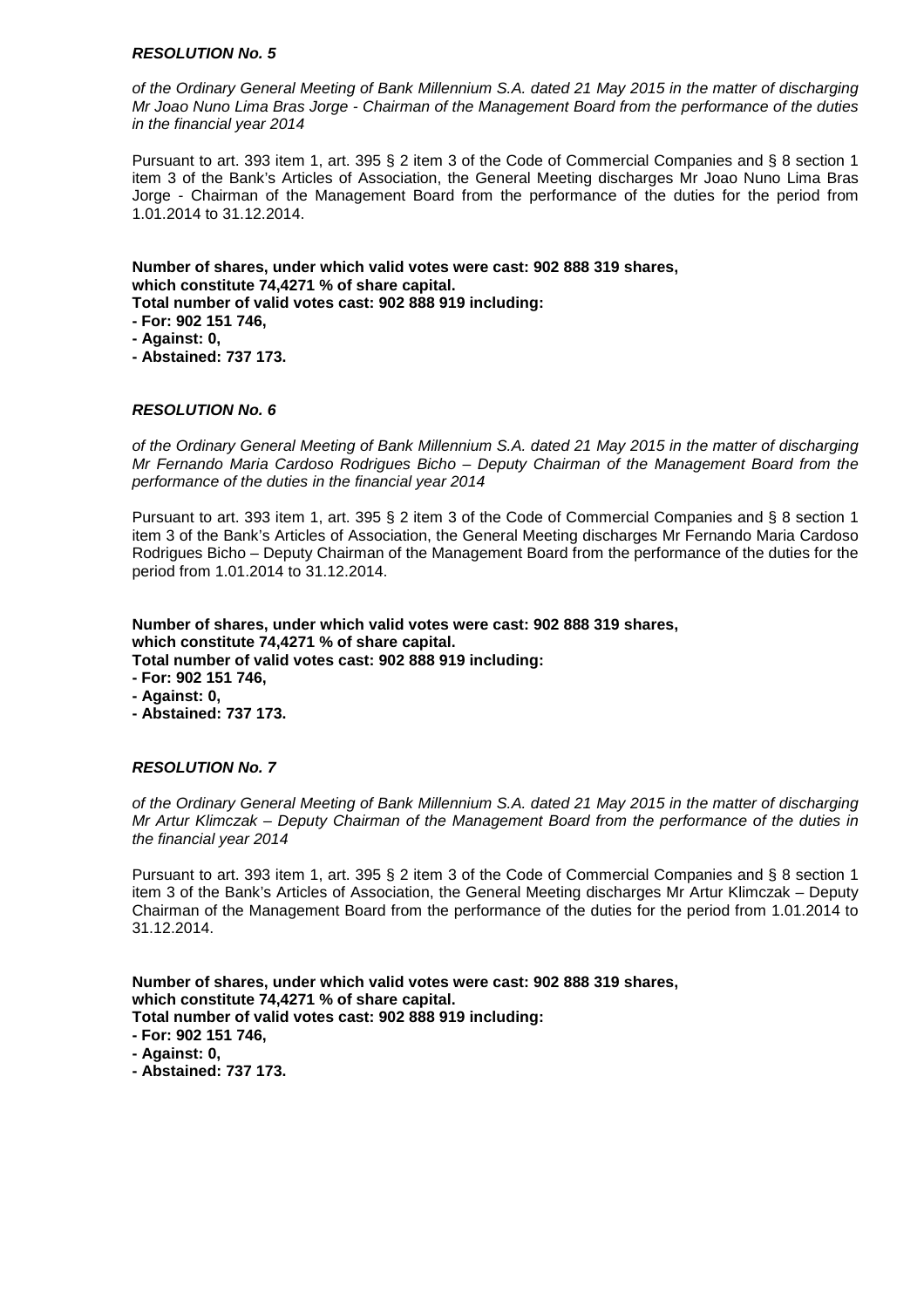of the Ordinary General Meeting of Bank Millennium S.A. dated 21 May 2015 in the matter of discharging Ms Julianna Boniuk-Gorzela*ń*czyk – Member of the Management Board from the performance of the duties in the financial year 2014

Pursuant to art. 393 item 1, art. 395 § 2 item 3 of the Code of Commercial Companies and § 8 section 1 item 3 of the Bank's Articles of Association, the General Meeting discharges Ms Julianna Boniuk-Gorzelańczyk – Member of the Management Board from the performance of the duties for the period from 1.01.2014 to 31.12.2014.

**Number of shares, under which valid votes were cast: 902 888 319 shares, which constitute 74,4271 % of share capital. Total number of valid votes cast: 902 888 919 including:** 

- **For: 902 151 746,**
- **Against: 0,**
- **Abstained: 737 173.**

# **RESOLUTION No. 9**

of the Ordinary General Meeting of Bank Millennium S.A. dated 21 May 2015 in the matter of discharging Mr Wojciech Haase – Member of the Management Board from the performance of the duties in the financial year 2014

Pursuant to art. 393 item 1, art. 395 § 2 item 3 of the Code of Commercial Companies and § 8 section 1 item 3 of the Bank's Articles of Association, the General Meeting discharges Mr Wojciech Haase – Member of the Management Board from the performance of the duties for the period from 1.01.2014 to 31.12.2014.

**Number of shares, under which valid votes were cast: 902 888 319 shares, which constitute 74,4271 % of share capital. Total number of valid votes cast: 902 888 919 including:** 

- **For: 902 151 746,**
- **Against: 0,**
- **Abstained: 737 173.**

# **RESOLUTION No. 10**

of the Ordinary General Meeting of Bank Millennium S.A. dated 21 May 2015 in the matter of discharging Mr Andrzej Gli*ń*ski – Member of the Management Board from the performance of the duties in the financial year 2014

Pursuant to art. 393 item 1, art. 395 § 2 item 3 of the Code of Commercial Companies and § 8 section 1 item 3 of the Bank's Articles of Association, the General Meeting discharges Mr Andrzej Gliński – Member of the Management Board from the performance of the duties for the period from 1.01.2014 to 31.12.2014.

- **For: 902 151 746,**
- **Against: 0,**
- **Abstained: 737 173.**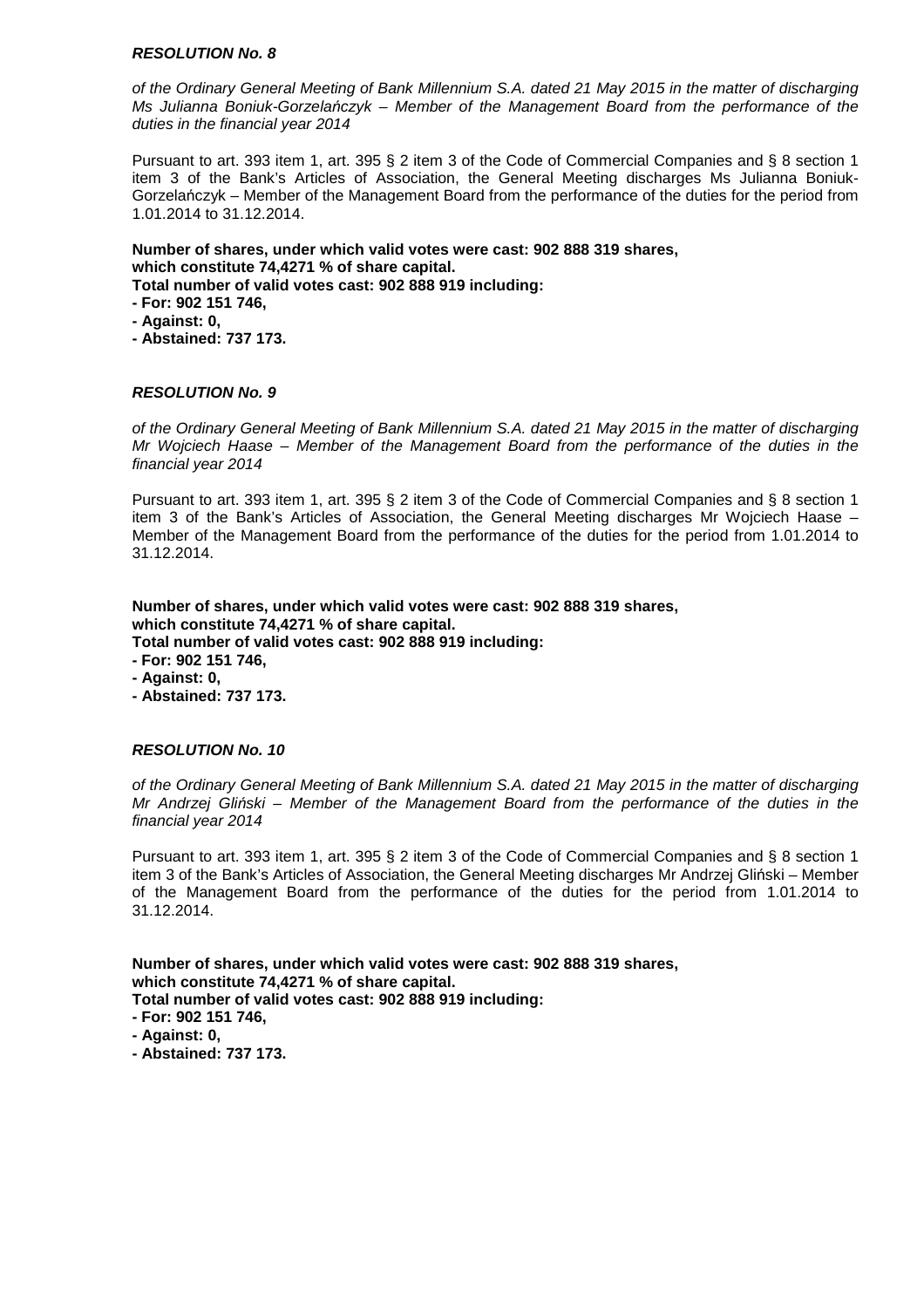of the Ordinary General Meeting of Bank Millennium S.A. dated 21 May 2015 in the matter of discharging Ms Maria Jose Henriques Barreto De Matos De Campos – Member of the Management Board from the performance of the duties in the financial year 2014

Pursuant to art. 393 item 1, art. 395 § 2 item 3 of the Code of Commercial Companies and § 8 section 1 item 3 of the Bank's Articles of Association, the General Meeting discharges Ms Maria Jose Henriques Barreto De Matos De Campos – Member of the Management Board from the performance of the duties for the period from 1.01.2014 to 31.12.2014.

**Number of shares, under which valid votes were cast: 902 888 319 shares, which constitute 74,4271 % of share capital.** 

**Total number of valid votes cast: 902 888 919 including:** 

**- For: 902 151 746,** 

- **Against: 0,**
- **Abstained: 737 173.**

# **RESOLUTION No. 12**

of the Ordinary General Meeting of Bank Millennium S.A. dated 21 May 2015 in the matter of discharging Mr Bogusław Kott - Chairman of the Supervisory Board from the performance of the duties in the financial year 2014

Pursuant to art. 393 item 1, art. 395 § 2 item 3 of the Code of Commercial Companies and § 8 section 1 item 3 of the Bank's Articles of Association, the General Meeting discharges Mr Bogusław Kott - Chairman of the Supervisory Board from the performance of the duties for the period from 1.01.2014 to 31.12.2014.

**Number of shares, under which valid votes were cast: 902 888 319 shares, which constitute 74,4271 % of share capital. Total number of valid votes cast: 902 888 919 including:** 

- **For: 902 150 946,**
- **Against: 0,**
- **Abstained: 737 973.**

# **RESOLUTION No. 13**

of the Ordinary General Meeting of Bank Millennium S.A. dated 21 May 2015 in the matter of discharging Mr Nuno Manuel da Silva Amado – Deputy Chairman of the Supervisory Board from the performance of the duties in the financial year 2014

Pursuant to art. 393 item 1, art. 395 § 2 item 3 of the Code of Commercial Companies and § 8 section 1 item 3 of the Bank's Articles of Association, the General Meeting discharges Mr Nuno Manuel da Silva Amado – Deputy Chairman of the Supervisory Board from the performance of the duties for the period from 1.01.2014 to 31.12.2014.

- **For: 902 151 746,**
- **Against: 0,**
- **Abstained: 737 173.**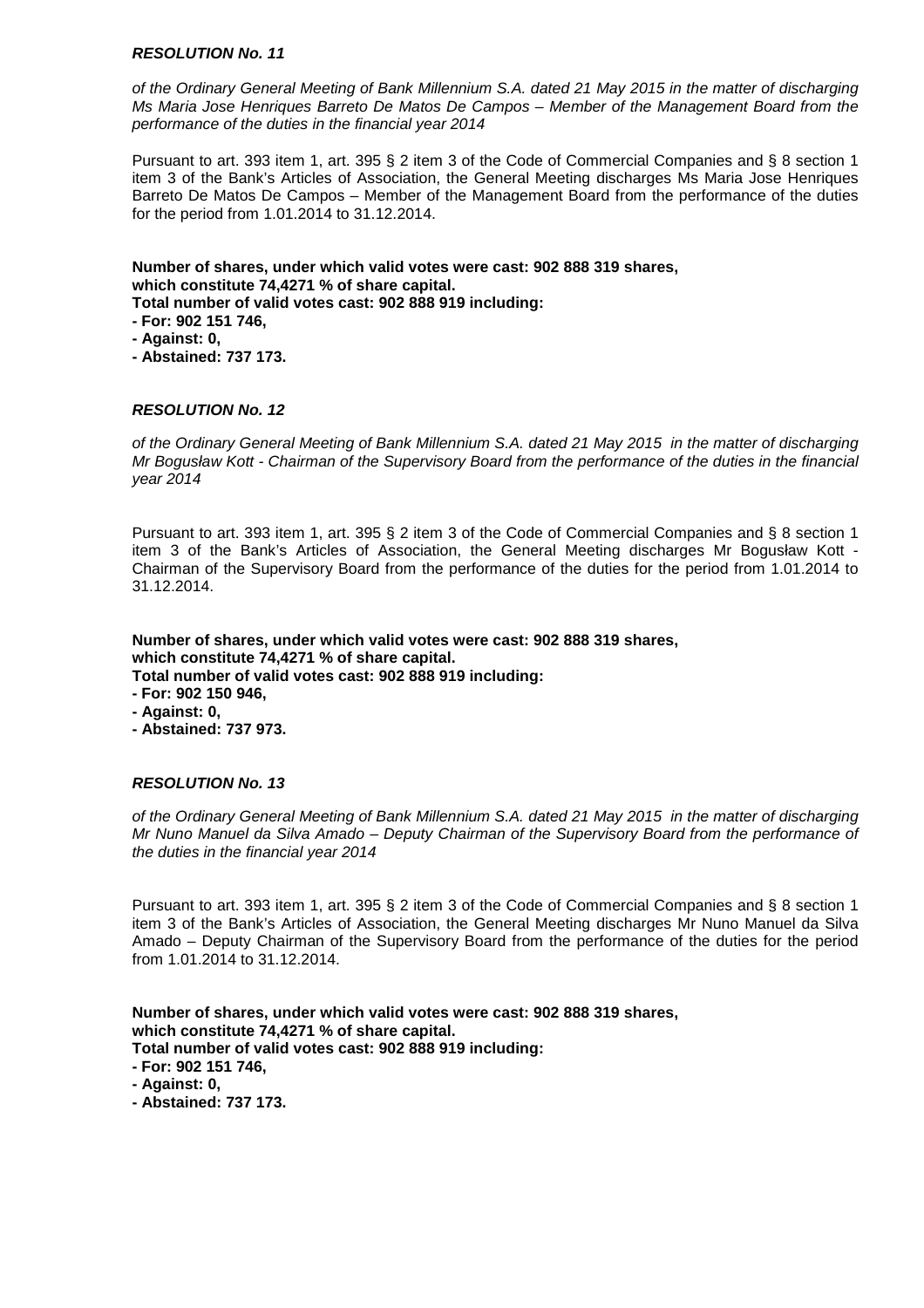of the Ordinary General Meeting of Bank Millennium S.A. dated 21 May 2015 in the matter of discharging Mr Maciej Bednarkiewicz – Deputy Chairman of the Supervisory Board from the performance of the duties in the financial year 2014

Pursuant to art. 393 item 1, art. 395 § 2 item 3 of the Code of Commercial Companies and § 8 section 1 item 3 of the Bank's Articles of Association, the General Meeting discharges Mr Maciej Bednarkiewicz – Deputy Chairman of the Supervisory Board from the performance of the duties for the period from 1.01.2014 to 31.12.2014.

**Number of shares, under which valid votes were cast: 902 888 319 shares, which constitute 74,4271 % of share capital.** 

- **Total number of valid votes cast: 902 888 919 including:**
- **For: 902 151 612,**
- **Against: 0,**
- **Abstained: 737 307.**

# **RESOLUTION No. 15**

of the Ordinary General Meeting of Bank Millennium S.A. dated 21 May 2015 in the matter of discharging Mr Marek Furtek – Member and Secretary of the Supervisory Board from the performance of the duties in the financial year 2014

Pursuant to art. 393 item 1, art. 395 § 2 item 3 of the Code of Commercial Companies and § 8 section 1 item 3 of the Bank's Articles of Association, the General Meeting discharges Mr Marek Furtek – Member and Secretary of the Supervisory Board from the performance of the duties for the period from 1.01.2014 to 31.12.2014.

**Number of shares, under which valid votes were cast: 902 888 319 shares, which constitute 74,4271 % of share capital. Total number of valid votes cast: 902 888 919 including: - For: 902 151 746,** 

- **Against: 0,**
- **Abstained: 737 173.**

#### **RESOLUTION No. 16**

of the Ordinary General Meeting of Bank Millennium S.A. dated 21 May 2015 in the matter of discharging Mr Miguel de Campos Pereira de Bragança – Member of the Supervisory Board from the performance of the duties in the financial year 2014

Pursuant to art. 393 item 1, art. 395 § 2 item 3 of the Code of Commercial Companies and § 8 section 1 item 3 of the Bank's Articles of Association, the General Meeting discharges Mr Miguel de Campos Pereira de Bragança – Member of the Supervisory Board from the performance of the duties for the period from 1.01.2014 to 31.12.2014.

- **For: 902 151 746,**
- **Against: 0,**
- **Abstained: 737 173.**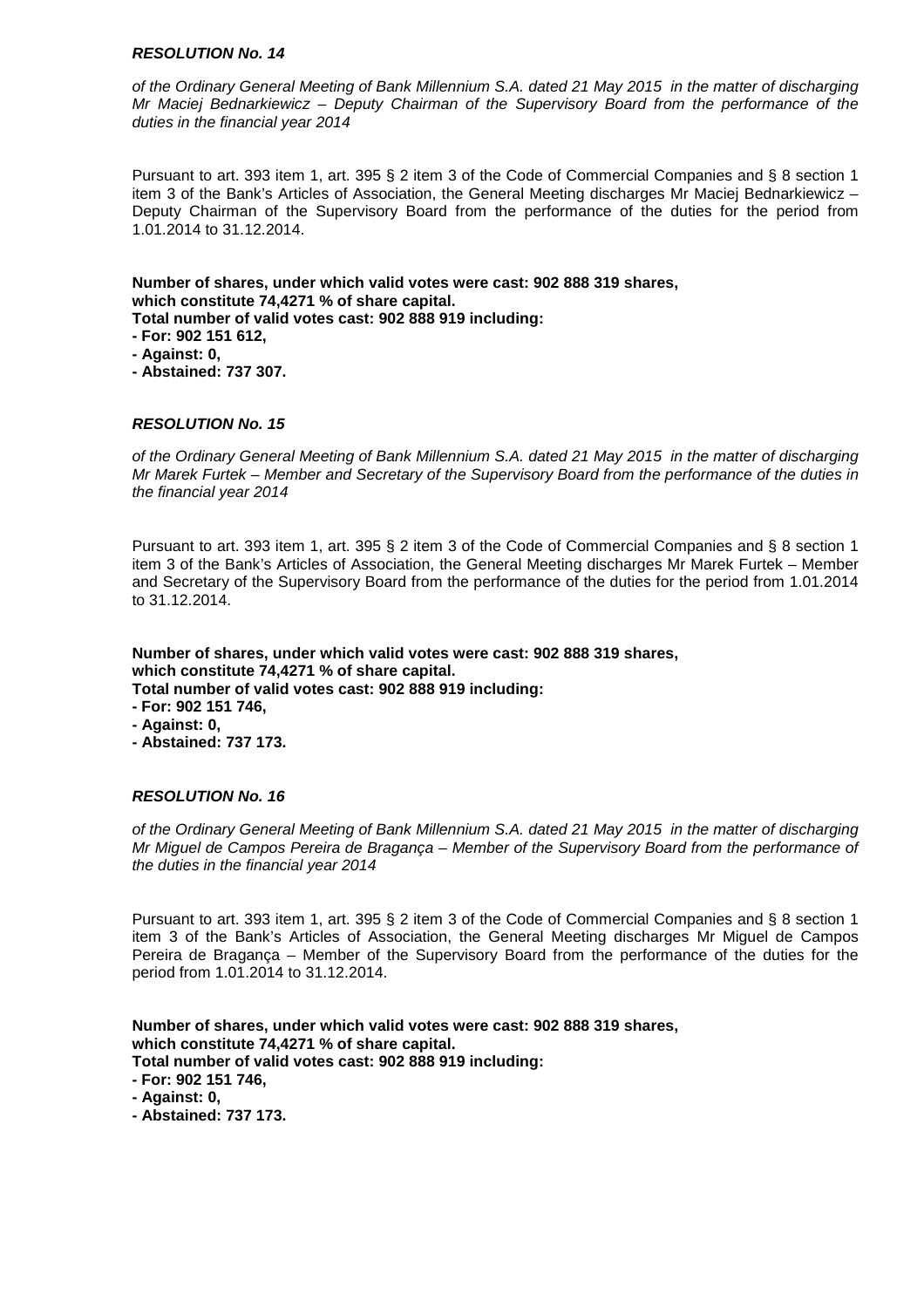of the Ordinary General Meeting of Bank Millennium S.A. dated 21 May 2015 in the matter of discharging Mr Luís Maria França de Castro Pereira Coutinho – Member of the Supervisory Board from the performance of the duties in the financial year 2014

Pursuant to art. 393 item 1, art. 395 § 2 item 3 of the Code of Commercial Companies and § 8 section 1 item 3 of the Bank's Articles of Association, the General Meeting discharges Mr Luís Maria França de Castro Pereira Coutinho – Member of the Supervisory Board from the performance of the duties for the period from 1.01.2014 to 31.12.2014.

**Number of shares, under which valid votes were cast: 902 888 319 shares, which constitute 74,4271 % of share capital. Total number of valid votes cast: 902 888 919 including: - For: 902 151 746,** 

- **Against: 0,**
- **Abstained: 737 173.**

#### **RESOLUTION No. 18**

of the Ordinary General Meeting of Bank Millennium S.A. dated 21 May 2015 in the matter of discharging Mr Grzegorz J*ę*drys – Member of the Supervisory Board from the performance of the duties in the financial year 2014

Pursuant to art. 393 item 1, art. 395 § 2 item 3 of the Code of Commercial Companies and § 8 section 1 item 3 of the Bank's Articles of Association, the General Meeting discharges Mr Grzegorz Jędrys – Member of the Supervisory Board from the performance of the duties for the period from 1.01.2014 to 31.12.2014.

**Number of shares, under which valid votes were cast: 902 888 319 shares, which constitute 74,4271 % of share capital.** 

- **Total number of valid votes cast: 902 888 919 including:**
- **For: 902 151 746,**
- **Against: 0,**
- **Abstained: 737 173.**

#### **RESOLUTION No. 19**

of the Ordinary General Meeting of Bank Millennium S.A. dated 21 May 2015 in the matter of discharging Ms Maria da Conceição Mota Soares de Oliveira Callé Lucas – Member of the Supervisory Board from the performance of the duties in the financial year 2014

Pursuant to art. 393 item 1, art. 395 § 2 item 3 of the Code of Commercial Companies and § 8 section 1 item 3 of the Bank's Articles of Association, the General Meeting discharges Ms Maria da Conceição Mota Soares de Oliveira Callé Lucas – Member of the Supervisory Board from the performance of the duties for the period from 1.01.2014 to 31.12.2014.

**Number of shares, under which valid votes were cast: 902 888 319 shares, which constitute 74,4271 % of share capital. Total number of valid votes cast: 902 888 919 including:** 

**- For: 902 151 746,** 

**- Against: 0,** 

**- Abstained: 737 173.**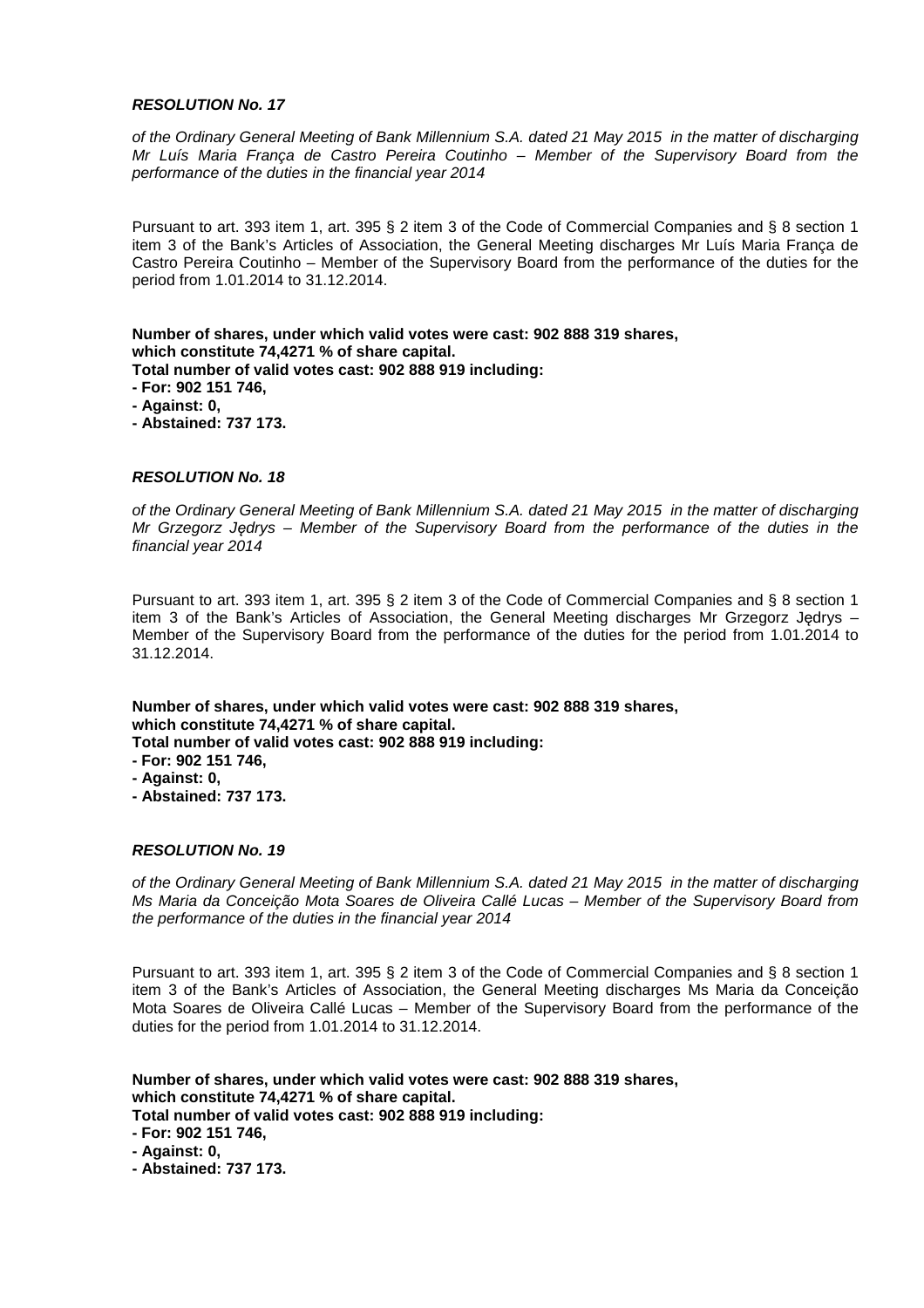of the Ordinary General Meeting of Bank Millennium S.A. dated 21 May 2015 in the matter of discharging Mr Marek Rocki – Member of the Supervisory Board from the performance of the duties in the financial year 2014

Pursuant to art. 393 item 1, art. 395 § 2 item 3 of the Code of Commercial Companies and § 8 section 1 item 3 of the Bank's Articles of Association, the General Meeting discharges Mr Marek Rocki – Member of the Supervisory Board from the performance of the duties for the period from 1.01.2014 to 31.12.2014.

**Number of shares, under which valid votes were cast: 902 888 319 shares, which constitute 74,4271 % of share capital.** 

**Total number of valid votes cast: 902 888 919 including:** 

**- For: 902 151 746,** 

- **Against: 0,**
- **Abstained: 737 173.**

# **RESOLUTION No. 21**

of the Ordinary General Meeting of Bank Millennium S.A. dated 21 May 2015 in the matter of discharging Mr Dariusz Rosati – Member of the Supervisory Board from the performance of the duties in the financial year 2014

Pursuant to art. 393 item 1, art. 395 § 2 item 3 of the Code of Commercial Companies and § 8 section 1 item 3 of the Bank's Articles of Association, the General Meeting discharges Mr Dariusz Rosati – Member of the Supervisory Board from the performance of the duties for the period from 1.01.2014 to 31.12.2014.

**Number of shares, under which valid votes were cast: 902 888 319 shares, which constitute 74,4271 % of share capital.** 

**Total number of valid votes cast: 902 888 919 including:** 

- **For: 902 151 746,**
- **Against: 0,**
- **Abstained: 737 173.**

# **RESOLUTION No. 22**

of the Ordinary General Meeting of Bank Millennium S.A. dated 21 May 2015 in the matter of discharging Mr Rui Manuel da Silva Teixeira – Member of the Supervisory Board from the performance of the duties in the financial year 2014

Pursuant to art. 393 item 1, art. 395 § 2 item 3 of the Code of Commercial Companies and § 8 section 1 item 3 of the Bank's Articles of Association, the General Meeting discharges Mr Rui Manuel da Silva Teixeira – Member of the Supervisory Board from the performance of the duties for the period from 1.01.2014 to 31.12.2014.

- **For: 902 151 746,**
- **Against: 0,**
- **Abstained: 737 173.**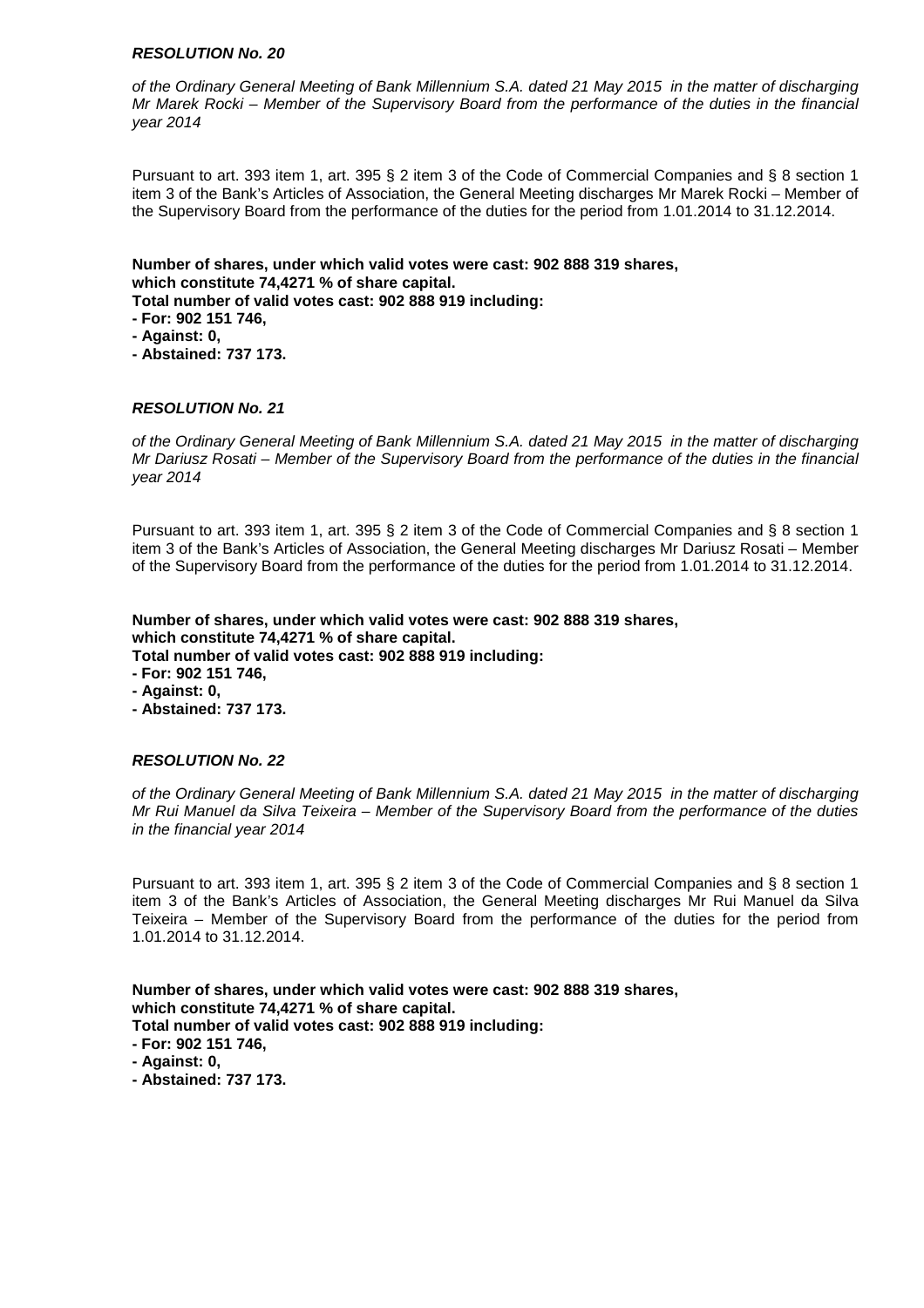of the Ordinary General Meeting of Bank Millennium S.A. dated 21 May 2015 in the matter of discharging Mr Andrzej Ko*ź*mi*ń*ski – Member of the Supervisory Board from the performance of the duties in the financial year 2014

Pursuant to art. 393 item 1, art. 395 § 2 item 3 of the Code of Commercial Companies and § 8 section 1 item 3 of the Bank's Articles of Association, the General Meeting discharges Mr Andrzej Koźmiński – Member of the Supervisory Board from the performance of the duties for the period from 1.01.2014 to 31.12.2014.

**Number of shares, under which valid votes were cast: 902 888 319 shares, which constitute 74,4271 % of share capital.** 

- **Total number of valid votes cast: 902 888 919 including:**
- **For: 902 151 746,**
- **Against: 0,**
- **Abstained: 737 173.**

# **RESOLUTION No. 24**

of the Ordinary General Meeting of Bank Millennium S.A. dated 21 May 2015 in the matter of the application of the "Principles of Corporate Governance for Supervised Institutions" ("Principles") passed by the Polish Financial Supervision Authority on 22 July 2014

In connection with the expectation of the Polish Financial Supervision Authority ("Polish FSA") that the organs of a supervised institution in the area of their autonomous decisions will take a position as to applying the Principles and will perform their implementation, whereas in regard to the principles pertaining to shareholders' behaviour the resolution is to be taken by the General Meeting, it is hereby being resolved the following:

# § 1

- 1. The General Meeting expresses a positive opinion about the position of the Management Board and Supervisory Board of the Bank about the scope of application of the Principles.
- 2. With regard to the principles addressed to shareholders The General Meeting takes the position stating that the execution of such principles should remain within the framework of the stricti iuris law provisions and whenever the Management Board or the Supervisory Board move forward within its competencies in matters referred to in such principles, the same governing bodies should submit to the following General Meeting such matters upon which shareholders shall deliberate taking into account concrete circumstances of such a move.

# § 2

The Resolution shall come into force as of the day of its adoption.

- **For: 902 888 919,**
- **Against: 0,**
- **Abstained: 0.**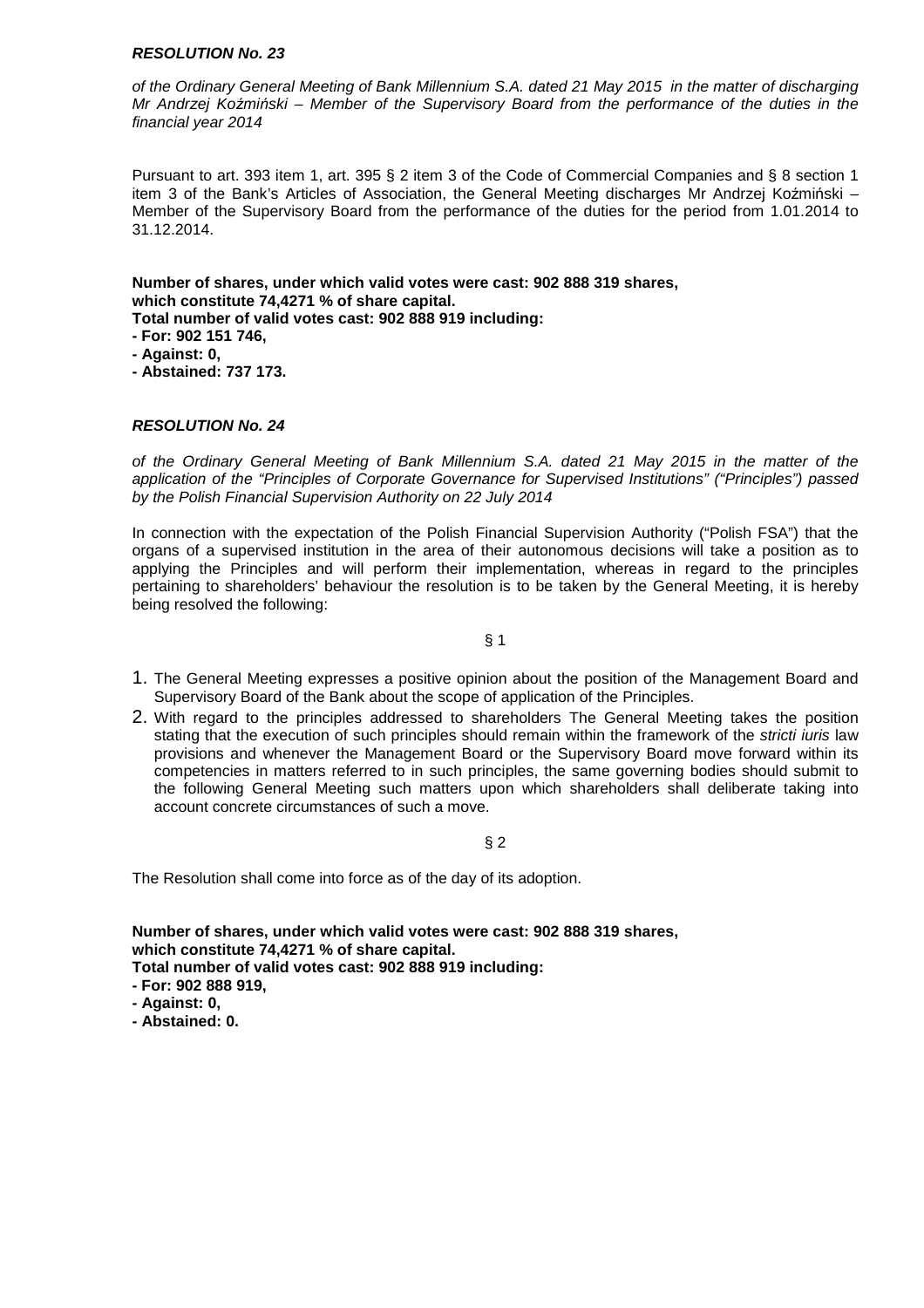of the Ordinary General Meeting of Bank Millennium S.A. dated 21 May 2015 in the matter of amendments to the Bank's Articles of Association

 The Ordinary General Meeting, pursuant to art. 430 § 1 of the Commercial Companies Code and § 8 section 2 item 1 of the Bank's Articles of Association, adopts as follows:

 $§$  1

The Bank's Articles of Association shall be amended, as follows:

1) in § 5 sect. 2 item 14) sub-item c/ after the word: "accounts" the words "and omnibus accounts" shall be added;

2) in § 12 sect. 3:

a) in the former starting sentence:

(i) after the words "who has no" the words "direct and indirect" shall be added;

(ii) after the words "relations with the Bank", after the comma the word "Members" shall be added;

(iii) the words "Management Board" shall be replaced with the words "of the Management Board" and the words "and other Members of the Supervisory Board" shall be added after them, while the words "or other governing body of the Bank nor" after the subsequent comma shall be deleted;

(iv) after the words "with important shareholders", after the comma the words "nor with entities related thereto, in particular relations" shall be added;

b) in item 1/ after the word: "indirectly," the words: "5% or" shall be added; after the word "more" the words: "of the total number of votes in" shall be added while the words: "than 2% of shares" shall be deleted;

c) in item 7/ full stop shall be replaced with comma and after it item 8/ shall be added, reading as follows: "8/ has been sitting on the Bank's Supervisory Board no longer than 12 years.";

3) in § 17 sect. 2:

a) after item 2/, item  $2^{1/2}$  shall be added, reading as follows:

...2<sup>1</sup>/ pronouncing opinions concerning transactions with entities related to the Bank, which – pursuant to the Bank's internal regulations – are qualified as transactions materially influencing the financial or legal situation, or lead to acquisition or sale or disposal otherwise of major assets,";

b) in item 7/ full stop shall be replaced with comma and after it item 8/ shall be added, reading as follows: "8/ requesting the Management Board to appoint a selected third party to carry out specific analyses or to get opinion on specific matters, if this is essential for exercising proper and effective supervision.";

4) in § 18 in sect. 3 the words: "as well" shall be replaced with the word: "when", the words: "member of that Committee" shall be replaced with the words: "of them", the words: "experience in accounting and finance" shall be replaced with the words: "competences in accounting or financial auditing";

5) in § 21 in sect. 3 in the third sentence the word: "Banking" shall be replaced by the word: "Financial" and the word: "accounting" shall be replaced with the words: "risk management".

# $§$  2

In accordance with provisions of § 17 section 2 item 5 of the Bank's Articles of Association, the Bank's Supervisory Board shall determine a uniform text of the Articles of Association incorporating amendments introduced in accordance with § 1 hereof.

§ 3

The Resolution shall come into force as of the day of its adoption.

**Number of shares, under which valid votes were cast: 902 888 319 shares, which constitute 74,4271 % of share capital. Total number of valid votes cast: 902 888 919 including:** 

**- For: 902 888 519,** 

**- Against: 0,** 

**- Abstained: 400.**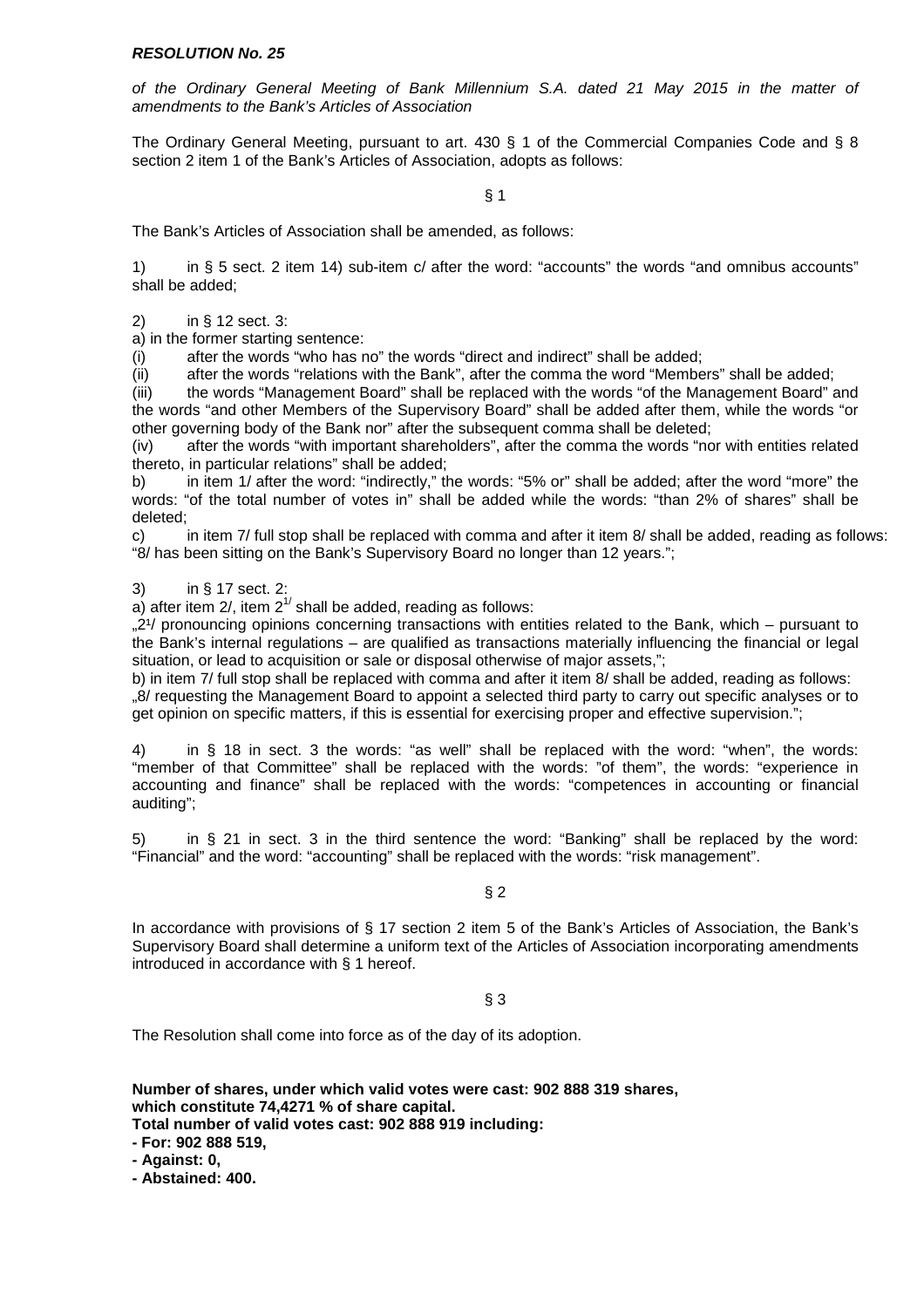of the Ordinary General Meeting of Bank Millennium S.A. dated 21 May 2015 in the matter of amendments to the Bylaws of the General Meeting of Shareholders of Bank Millennium S.A. and establishing the uniform text of Bylaws

The Ordinary General Meeting resolves as follows:

§ 1

In the By-laws of the General Meeting of Shareholders of Bank Millennium S.A., a change is introduced in § 24 sect. 2 consisting in adding of the second sentence, reading as follows:

"In a candidate proposal the shareholder shall indicate the candidate's competencies for member of the Supervisory Board, permitting proper performance of duties, in particular:

- 1) knowledge (possessed in result of completed education, underwent training, obtained professional titles or scientific degrees as well as acquired otherwise in the course of the professional career),
- 2) experience (acquired in the course of performance of specific functions or occupying specific positions),
- 3) skills essential to perform the entrusted function,
- 4) knowledge of the Polish financial market to a degree essential to perform supervisory functions.".

# § 2

The uniform text of the Bylaws taking into account the change made in accordance with § 1 enclosed herewith, shall be adopted.

§ 3

The Resolution shall come into force as of the day of its adoption.

**Number of shares, under which valid votes were cast: 902 888 319 shares, which constitute 74,4271 % of share capital.** 

**Total number of valid votes cast: 902 888 919 including:** 

**- For: 902 888 919,** 

**- Against: 0,** 

**- Abstained: 0.**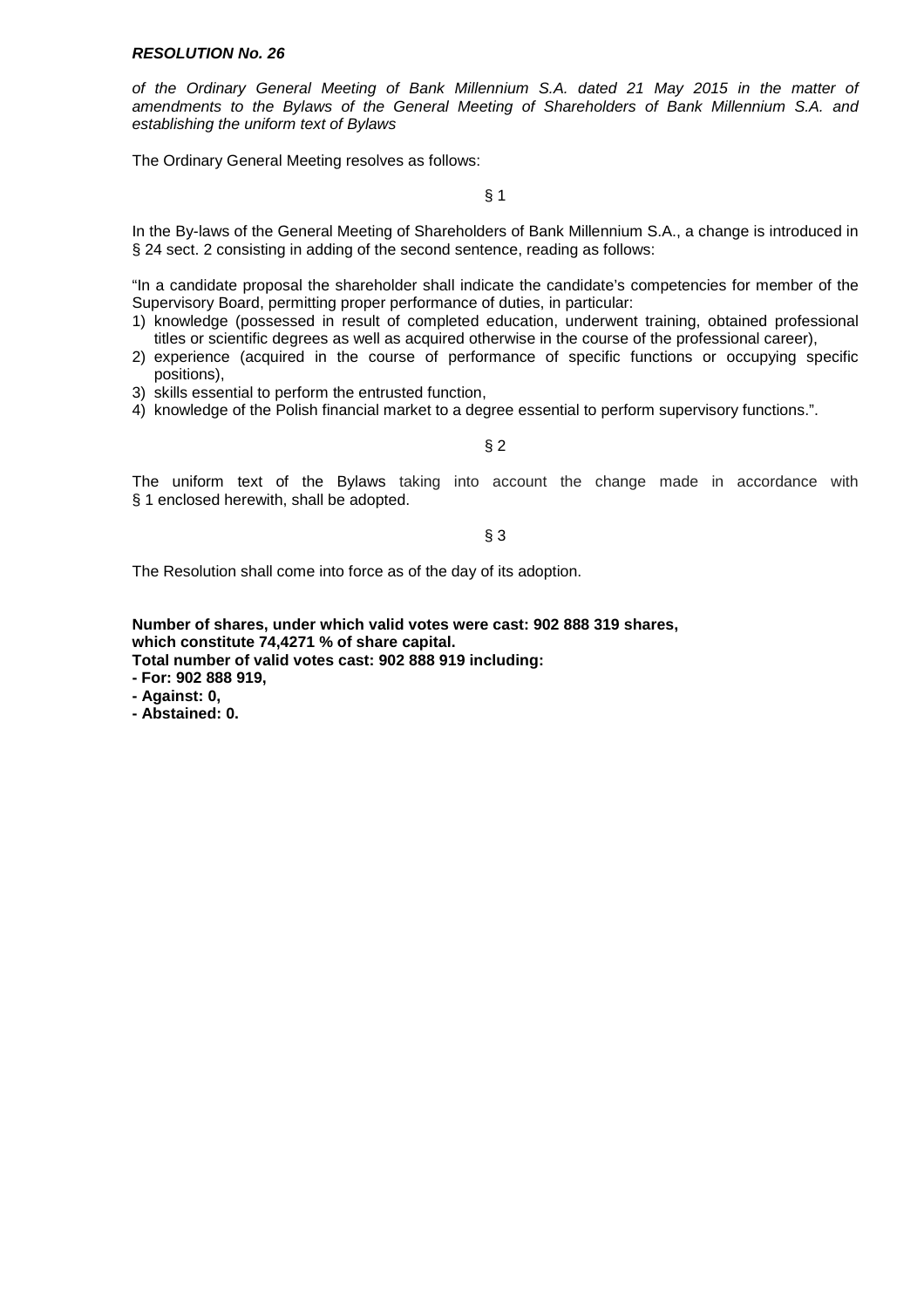Annex to the draft Resolution No. 26 of the Ordinary General Meeting of Bank Millennium SA dated 21 May 2015

# BY-LAWS

of the General Meeting of Shareholders of Bank Millennium S.A.

§ 1

- 1. The General Shareholders Meeting, hereinafter referred to as "the Shareholders Meeting", is the highest governing body of Bank Millennium S.A.
- 2. The General Meeting shall be convened and prepared in keeping with the procedures and principles provided for in the Commercial Companies Code and in the Bank's Articles of Association.

# § 2

- 1. The following have the right to take part in the General Meeting:
	- 1/ holders of registered shares and temporary certificates, entered in the share register on the day of registration of their participation in the General Meeting,
	- 2/ pledgees and usufructuaries with the voting right, entered in the share register on the day of registration of their participation in the General Meeting,
	- 3/ holders of shares to the bearer, provided they deposited the shares in the Bank not later thanon the day of registration of their participation in the General Meeting and these shares were not collected before the end of the day of participation registration,
	- 4/ shareholders holding shares traded on the regulated market, who obtained the registered certificates on the right to participate in the General Meeting issued by the entity which keeps the securities account in conformity to the regulations on trading in financial instruments.
- 2. The right to participate in the Meeting, referred to in section l herein above, shall include, in particular, the right to vote, submit motions and oppose.
- 3. The General Meeting should be attended by Members of the Management Board and Supervisory Board of the Bank, as well as by the guests invited by the body convening the General Meeting.
- 4. The Management Board shall guarantee the participation of an expert in the banking and commercial law (Commercial Companies Code) in the General Meeting.

# § 3

- 1. The List of shareholders eligible to participate in the General Meeting, hereinafter referred to as "List of the eligible persons", shall be prepared and signed by the Bank's Management Board.
- 2. The List of the eligible persons shall include:
	- l) names and surnames or firms (company names) of shareholders eligible to participate in the General Meeting,
	- 2) residence or seat,
	- 3) quantity, type and numbers of shares and the number of allotted votes.
- 3. The List of the eligible persons shall be laid out in the Offices Bank's Management Board for three consecutive business days before the date of the General Meeting.
- 4. All the shareholders shall have right to review the List of the eligible persons in the Offices of the Bank's Management Board, as well as they may demand that the List of the shareholders be sent to them free of charge by email, stating the address to which it should be sent, whereas such demand should be made in writing to the mail address of the Bank or in the electronic format, sending it to the email address: wza@bankmillennium.pl.

- l. Shareholders shall have right to participate in the General Meeting and to exercise their voting rights personally or by proxies. The power of attorney shall be done in writing, under the pain of invalidity, and shall be appended to the Minutes from the General Meeting. The power of attorney may be also granted in the electronic format on the form made available for this purpose on the Bank's Website.
- 2. Power of attorney to represent at the General Meeting, granted to a Member of a body of the Bank or a body of Bank's subsidiary, or an employee of the Bank or Bank's subsidiary, as well as to the proxy referred to in § 21 section 2, may authorise to represent at only one General Meeting. Such a proxy cannot grant any further power of attorney.
- 3. The Bank should be notified that power of attorney in electronic format was granted, by use of means of electronic communication, through sending, to email address wza@bankmillennium.pl, an image (scan) of the power-of-attorney document filled out and signed by the shareholder, and prepared on the basis of the power-of-attorney form posted on the Website of the Bank. The content of the emailed image (scan) of the power-of-attorney document should stipulate the scope of the power of attorney and in case of the powers of attorney referred to in section 2 – also the date and name of the General Meeting at which the proxy shall represent the shareholder.
- 4. The proxy of the shareholder should demonstrate the validity of his authorisation to represent the shareholder as well as allow confirmations of his identity and identity of the shareholder by presentation of relevant documents and information.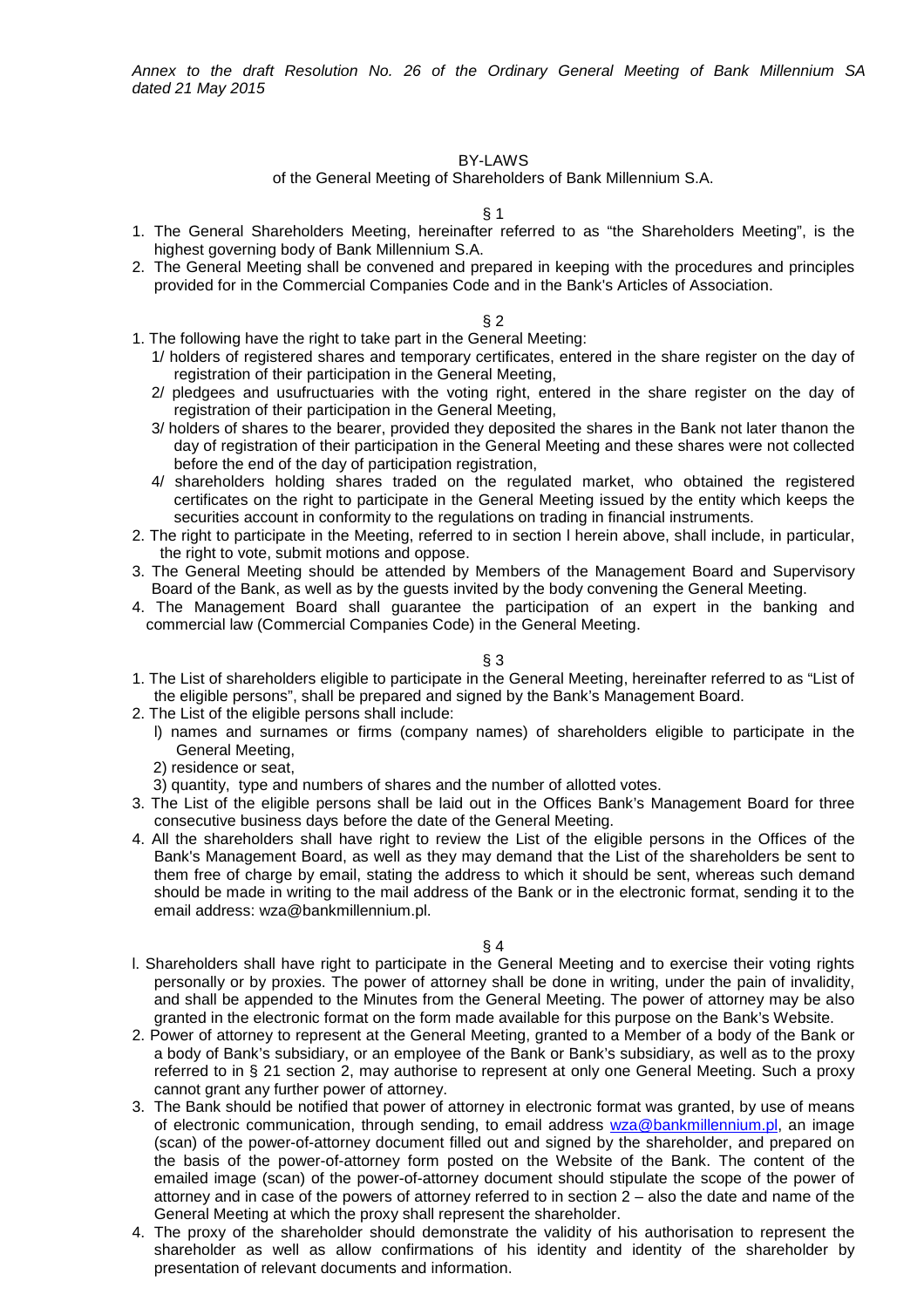The General Meeting shall be opened by the Chairman or Deputy Chairman of the Bank's Supervisory Board, who shall order the election of the Chairman of the General Meeting.

# § 6

- 1. All shareholders, listed on the List of the eligible persons, shall have right to run as candidates for the position of the Chairman of the General Meeting and also to submit to the Minutes one candidate for the position of the Chairman of the General Meeting from among the persons eligible to participate in the General Meeting.
- 2. The submitted candidate shall be entered onto the list upon executing for the Minutes a declaration of consent to stand for election. The list of candidates shall be prepared by the person opening the General Meeting. Upon its announcement, the list shall be deemed to be closed.
- 3. The Chairman of the General Meeting shall be elected by separate voting for each and every candidate listed in the alphabetical order. The Chairman shall be elected in the secret ballot.
- 4. The person opening the General Meeting shall monitor the correctness of the voting and shall announce its outcome.
- 5. The candidate who obtained the highest number of valid votes cast shall become the Chairman of the General Meeting.

# § 7

- 1. The list of attendance shall be prepared on the basis of the List of the eligible persons by persons duly appointed for this purpose by the Bank's Management Board.
- 2. Upon his election, the Chairman of the General Meeting shall sign the list of attendance containing the names of the participants in the General Meeting with the specification of the number of shares they hold and the number of votes allocated.
- 3. When preparing the list of attendance care shall be taken to:
	- l) verify eligibility of the shareholders to participate in the General Meeting,
	- 2) verify identity of the shareholders or their proxies on the basis of the identity card or any other credible document,
	- 3) verify correctness of the power of attorney, thereafter to be appended to the Minutes from the General Meeting,
	- 4) see that shareholders or their proxies sign the list of attendance,
	- 5) issue to the shareholders or their proxies appropriate magnetic voting cards or other voting documents.
- 4. Protests regarding eligibility to participate in the General Meeting shall be addressed to the Chairman of the General Meeting.
- 5. The list of attendance shall be laid out throughout the duration of the General Meeting until it is concluded. Persons who prepare the list of attendance shall at all times make note of any changes in the composition of the General Meeting, indicating the time when such changes occurred.

#### § 8

- 1. The Chairman of the General Meeting shall conduct the debates in conformity to the agreed agenda of the Meeting, legal regulations and present By-laws.
- 2. The tasks of the Chairman of the General Meeting shall include in particular:
	- 1) taking care of the efficient and correct course of the debates and voting,
	- 2) giving the floor,
	- 3) safeguarding the matter of fact course of the debates,
	- 4) issuing appropriate formal orders in the debate room,
	- 5) ordering breaks in the debates,
	- 6) ordering voting and safeguarding its correct course as well as signing all the documents with voting results,
	- 7) making sure that all the items of the agenda are covered,
	- 8) resolving doubts concerning the By-laws.

# § 9

- 1. Upon signing the list of attendance the Chairman of the General Meeting shall confirm the correctness of the convocation of the General Meeting and its capacity to adopt resolutions, shall announce the agenda and shall order the election of the Voting Committee, the latter in case such a need exists.
- 2. If necessary, the Chairman of the General Meeting may appoint, for assistance, a person to perform the function of the Secretary of the Meeting.

#### $\S 10$

- 1. If need be, the Voting Committee composed of 3 to 5 Members shall be elected by the General Meeting with a simple majority of votes cast in the open voting.
- 2. Each shareholder shall have right to submit one candidate to the Minutes. The votes shall be cast separately for each and every candidate, listed in the alphabetical order. The candidates should declare their consent for the candidacy. Candidates who subsequently obtained the highest number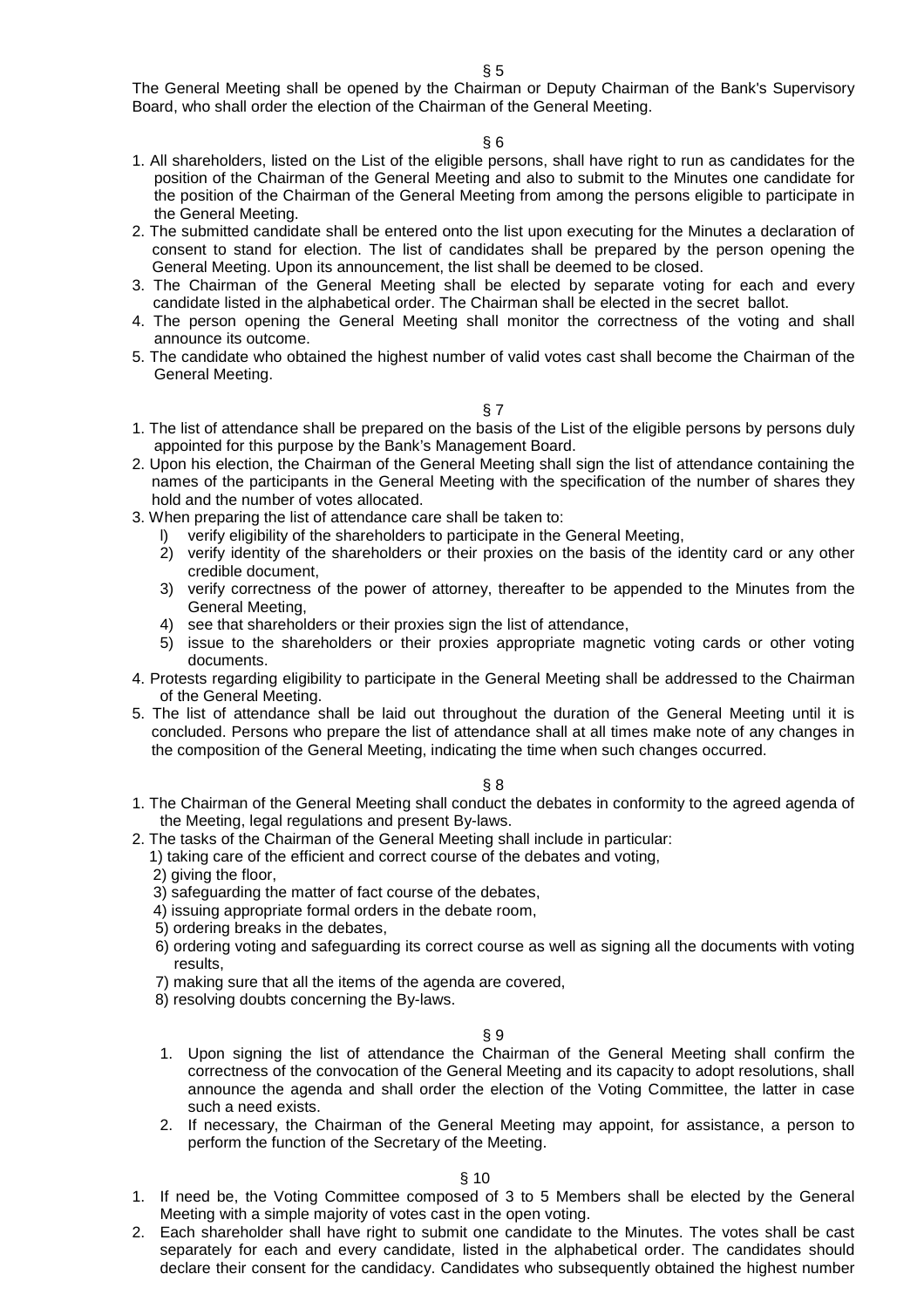of votes shall be deemed to be elected.

- 3. The Voting Committee shall elect from among its number the chairman and the secretary.
- 4. The task of the Voting Committee shall be to monitor the correctness of the voting, supervise the computerized voting, verify and determine the voting results and to communicate the results of the voting to the Chairman of the General Meeting as well as to perform other activities connected with the voting.
- 5. If irregularities are found in the voting, the Voting Committee shall immediately notify such irregularities to the Chairman of the General Meeting and shall also make recommendations regarding the further proceedings.
- 6. Documents containing voting results shall be signed by all Members of the Voting Committee and by the Chairman of the General Meeting.
- 7. The activities taken by the Voting Committee shall be included in the Minutes, which upon their signing by the Chairman and by the Secretary, shall be delivered to the Chairman of the General Meeting.

### § 11

- 1. A resolution not to consider an issue placed on the agenda may be adopted only if supported by material reasons. A motion in this respect shall be justified in detail. The removal of an item from the agenda or resignation from reviewing an item from the agenda shall require the resolution to be adopted by the General Meeting, upon the earlier consent granted by all the present shareholders who submitted such motion, supported by 75% of votes at the General Meeting.
- 2. Resolutions shall not be taken in matters which are not included on the agenda, unless the entire share capital is represented at the General Meeting and none of the eligible shareholders present objects the adoption of the resolution.
- 3. Motions for convening the Extraordinary General Meeting and motions regarding items of order may be adopted even if they were not included on the agenda.

#### § 12

If the agenda of the General Meeting encompasses motion concerning the appointment of auditor for specific issues, a candidate for the function cannot be the entity performing presently or during the period covered by the audit, the function of the auditor in the Bank or its subsidiaries.

#### § 13

- 1. Following the presentation of each subject matter of the agenda the Chairman of the General Meeting shall open the discussion, giving the floor as requests are made. With the consent of the General Meeting, the discussion may be conducted jointly on a number of items of the agenda.
- 2. The Chairman of the General Meeting may give floor to Members of the Management Board and Members of the Bank's Supervisory Board out of the accepted order.
- 3. The Chairman of the General Meeting may order that requests to speak be submitted in writing, giving the name and surname of the speaker.
- 4. In case of a large number of speakers in the discussion on a specific item of the agenda, the Chairman of the General Meeting may limit the number of speakers. In such a case, the shareholder who was not given the floor, shall have right to make his contribution to the discussion in the form of written statement, giving his name and surname, to be included in the Minutes.

# § 14

- 1. Floor may be taken only in the matters covered by the agenda and currently considered.
- 2. When considering each item of the agenda every shareholder shall have right to one 5-minute statement and a 3-minute response.
- 3. The Chairman of the General Meeting has the right to rebuke the speaker who is diverging from the subject matter of the discussion or is exceeding the time limits referred to in Sec. 2 herein above. The speakers who fail to comply may be deprived of the right to speak.
- 4. Every intervention in the discussion on the specific draft resolution shall be concluded with a clear statement whether the speaker is in favour of or against the draft resolution under consideration.

#### § 15

- 1. All shareholders shall have right to ask questions on all matters covered by the agenda.
- 2. Within their individual powers, the Members of the Bank's governing bodies shall provide exhausting answers and clarifications to all the questions, in consideration of the fact that public companies fulfil their disclosure requirements in conformity to the regulations governing organised trading in financial instruments and certain information cannot be provided in a manner other than that stipulated in effective laws, in particular the Act on public offering and conditions of introducing financial instruments to the organized trading system and on public companies, and the Commercial Companies Code.
- 3. The Management Board and Members of other governing bodies of the Bank may refuse to provide answer if:
	- 1) provision of information could be harmful to the Bank, linked company or a subsidiary, especially due to disclosure of technical, commercial or organizational secrets,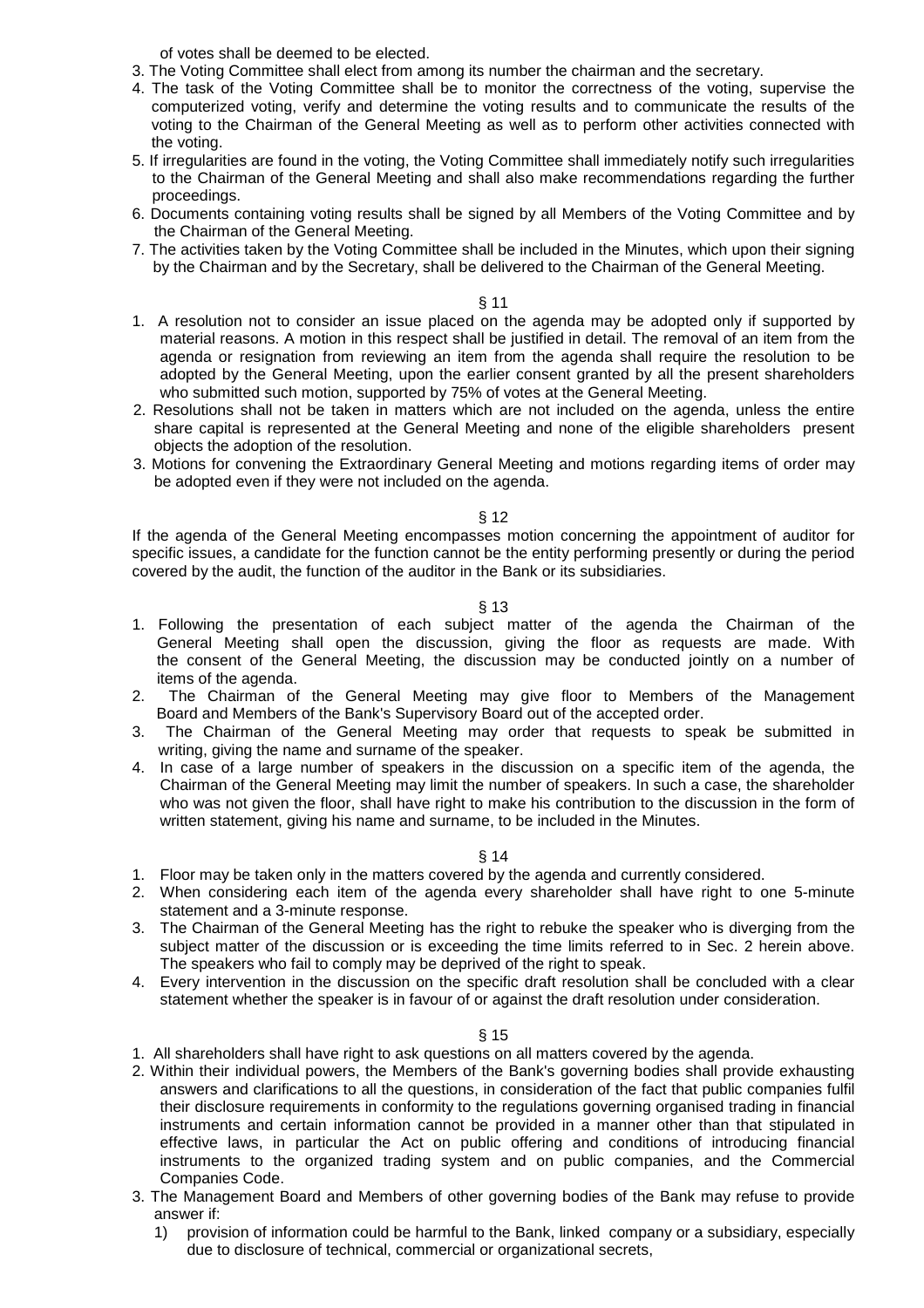2) provision of information by Member of the Management Board could constitute grounds for his/her criminal, civil or administrative liability.

# § 16

All shareholders shall have right to protest decisions made by the Chairman of the General Meeting. The General Meeting shall decide with a simple majority of votes cast in the open vote on approving or revoking decisions made by the Chairman.

#### § 17

- l. All shareholders shall have right to propose modifications and supplement draft resolutions covered by the agenda of the General Meeting until the discussion is closed on the specific item of the agenda pertaining to resolution under consideration.
- 2. The proposals, referred to in Sec. 1, with brief justification shall be submitted in writing to the Chairman of the General Meeting, separately for each draft resolution, with the name and surname (firm) of the shareholder.

#### § 18

The Chairman of the General Meeting is authorized to give floor to experts.

#### § 19

- 1. In matters pertaining to points of order the Chairman gives floor outside the established sequence. All shareholders may submit motions regarding pints of order.
- 2. Motions regarding points of order shall include motions which pertain to the way of discussion and voting, and in particular:
	- 1) limitation, adjourning or closing the discussion,
	- 2) closing the list of speakers,
	- 3) limiting the speech time,
	- 4) way in which the discussion is conducted,
	- 5) ordering the breaks in the debates,
	- 6) order in which the motions are adopted.
- 3. Discussion on motions regarding points of order shall be started immediately after such motion is proposed.
- 4. In a discussion on motions regarding points of order the floor may be taken by only two speakers one in favour of and one against the submitted motion, unless the General Meeting decides otherwise.
- 5. The Chairman of the General Meeting shall order the vote immediately after the discussion on motions regarding points of order.

§ 20

- l. Subject to cases provided for in the Commercial Companies Code, the General Meeting shall be valid irrespective of the number of the rep[resented shares.
- 2. Subject to cases specified in the Commercial Companies Code and in the Bank's Articles of Association, the validity of the resolutions shall require a simple majority of votes cast.
- 3. Subject to provisions of §29 of the Bank's Articles of Association each Bank share shall give right to one vote.

# § 21

- 1. Shareholders may not vote either personally or by their proxies on resolutions concerning:
	- 1) their liability towards the Bank on any account, including discharging from the performance of their duties
		- 2) awarding their remuneration,
		- 3) agreements and disputes between them and the Bank
	- 4) releasing them from their liabilities towards the Bank.
- 2. As a proxy, shareholder may vote on a resolution concerning:
	- 1) his/her liability towards the Bank under any title, including discharging from performance of his/her duties,
	- 2) agreements and disputes between him/her and the Bank,
	- 3) his/her release from an obligation towards the Bank.

# § 22

- 1. Subject to Sec. 2 the voting shall be open.
- 2. Secret ballot shall be ordered on the occasion of:
	- 1) the elections and motions regarding the elimination of the Members of the Bank's authorities or liquidators,
	- 2) motions to hold Members of the Bank's authorities or liquidators liable,
	- 3) personal matters,
	- 4) upon request of at least one of the shareholders present.

# § 23

1. Upon closing the discussion on each item of the agenda and prior to the voting, the Chairman shall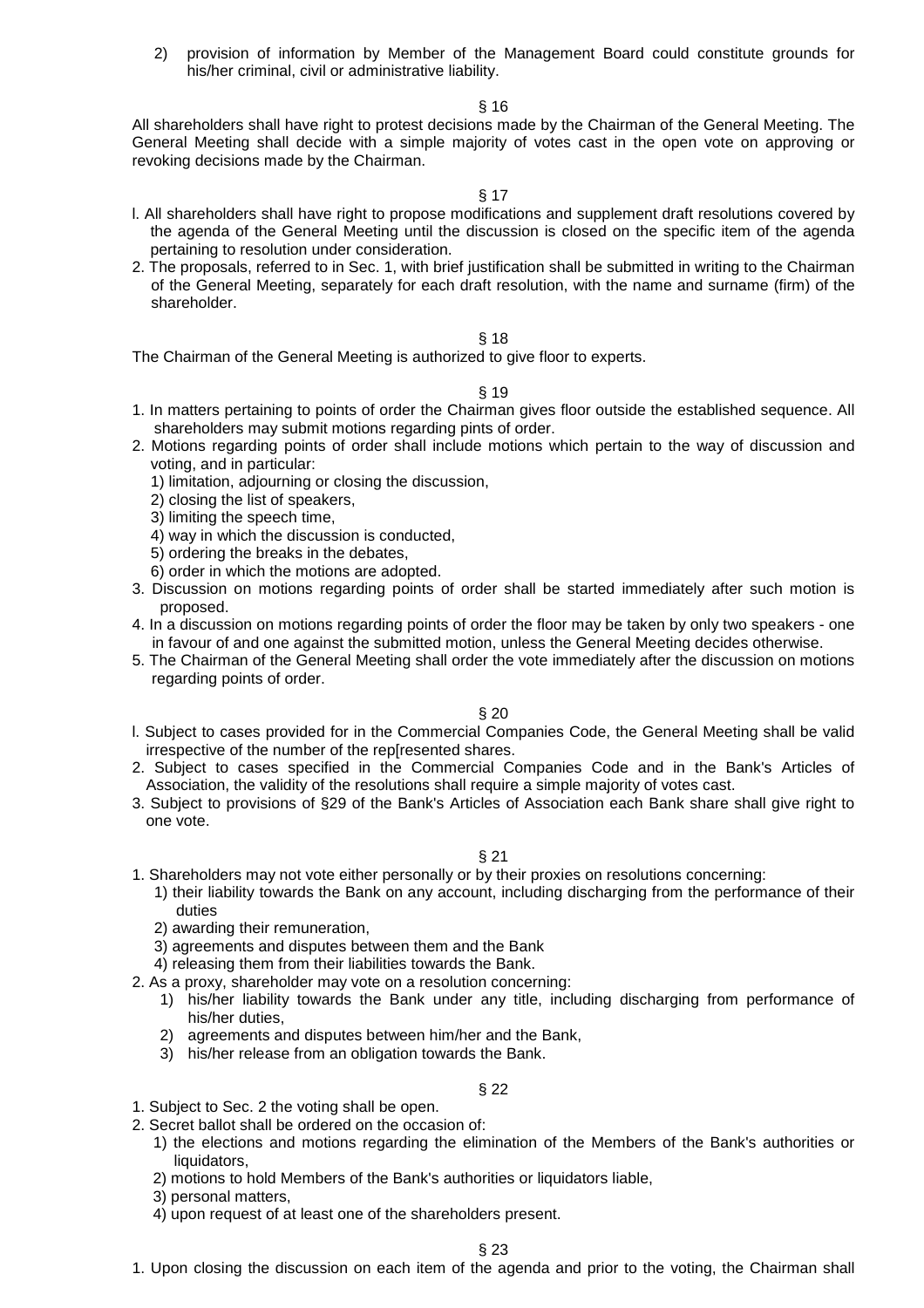announce the submitted motions and shall determine the sequence of voting. The motions shall be voted on in the sequence of their submission.

2. The voting shall be conducted with a computer system for casting and counting the votes, which ensures that the number of votes corresponds to the number of shares held, and which also eliminates - in case of secret ballot - the possibility to identify the votes cast by the shareholders, or in any other manner determined by the body convening the General Meeting.

# § 24

1. Before beginning the elections to the Bank's Supervisory Board the General Meeting, upon the request of the Chairman of the General Meeting, subject to the provisions of the Commercial Companies Code, shall at all times determine the number of the Members of the Supervisory Board. 2. The eligible shareholders shall be entitled to propose orally candidates for Members of the

Supervisory Board to the Minutes together with detailed justification. In a candidate proposal the shareholder shall indicate the candidate's competencies for member of the Supervisory Board, permitting proper performance of duties, in particular:

- 1) knowledge (possessed in result of completed education, underwent training, obtained professional titles or scientific degrees as well as acquired otherwise in the course of the professional career),
- 2) experience (acquired in the course of performance of specific functions or occupying specific positions),
- 3) skills essential to perform the entrusted function,
- 4) knowledge of the Polish financial market to a degree essential to perform supervisory functions.
- 3. The proposed candidate shall be entered on the list upon a statement to the Minutes, made verbally or in writing, about consent to stand for election.
- 4. The list of candidates proposed to the Bank's Supervisory Board shall be drawn by the Chairman of the General Meeting in the alphabetical order. Upon its announcement the list shall be deemed to be closed.

#### § 25

- 1. The elections to the Bank's Supervisory Board shall performed through secret ballot and votes shall be cast for each candidate separately, in the alphabetical order.
- 2. The candidates, who subsequently obtained the highest number of votes within the number of Members of the Bank's Supervisory Board established in keeping with the provisions of § 24 Sec. 1, shall be deemed to be the elected Members of the Bank's Supervisory Board.
- 3. In case the candidates qualified to become Members of the Bank's Supervisory Board, obtain equal number of votes, the Chairman shall order supplementary vote. The persons who receive the highest number of votes shall be deemed to have been elected.
- 4. In the cases stipulated in the Commercial Companies Code the Supervisory Board is elected by the General Meeting through voting in separate groups, in keeping with the principles defined in the Code.

# § 26

Upon exhausting the agenda of the meeting the Chairman of the General Meeting shall announce the General Meeting to be closed.

# § 27

- 1. Resolutions of the General Meeting shall be included in the Minutes by the notary public, under the pain of invalidity.
- 2. The Minutes shall be taken in compliance with the proper provisions of the Commercial Companies Code.
- 3. The Management Board of the Bank shall submit the duplicate of the Minutes to the book of Minutes.
- 4. The shareholders shall have right to review the book of Minutes as well as to request that duplicates of resolutions certified by the Management Board be issued.
- 5. Detailed Minutes from the debates shall be prepared by the Secretary of the Meeting, provided he is nominated by the Chairman of the General Meeting.

§ 28

Resolutions adopted by the General Meeting may be challenged before the Court in keeping with the procedures and on terms and conditions specified in Art. 422-425 of the Commercial Companies Code.

§ 29

Provisions of the Commercial Companies Code and the Bank's Articles of Association shall apply to matters, which are not regulated hereby.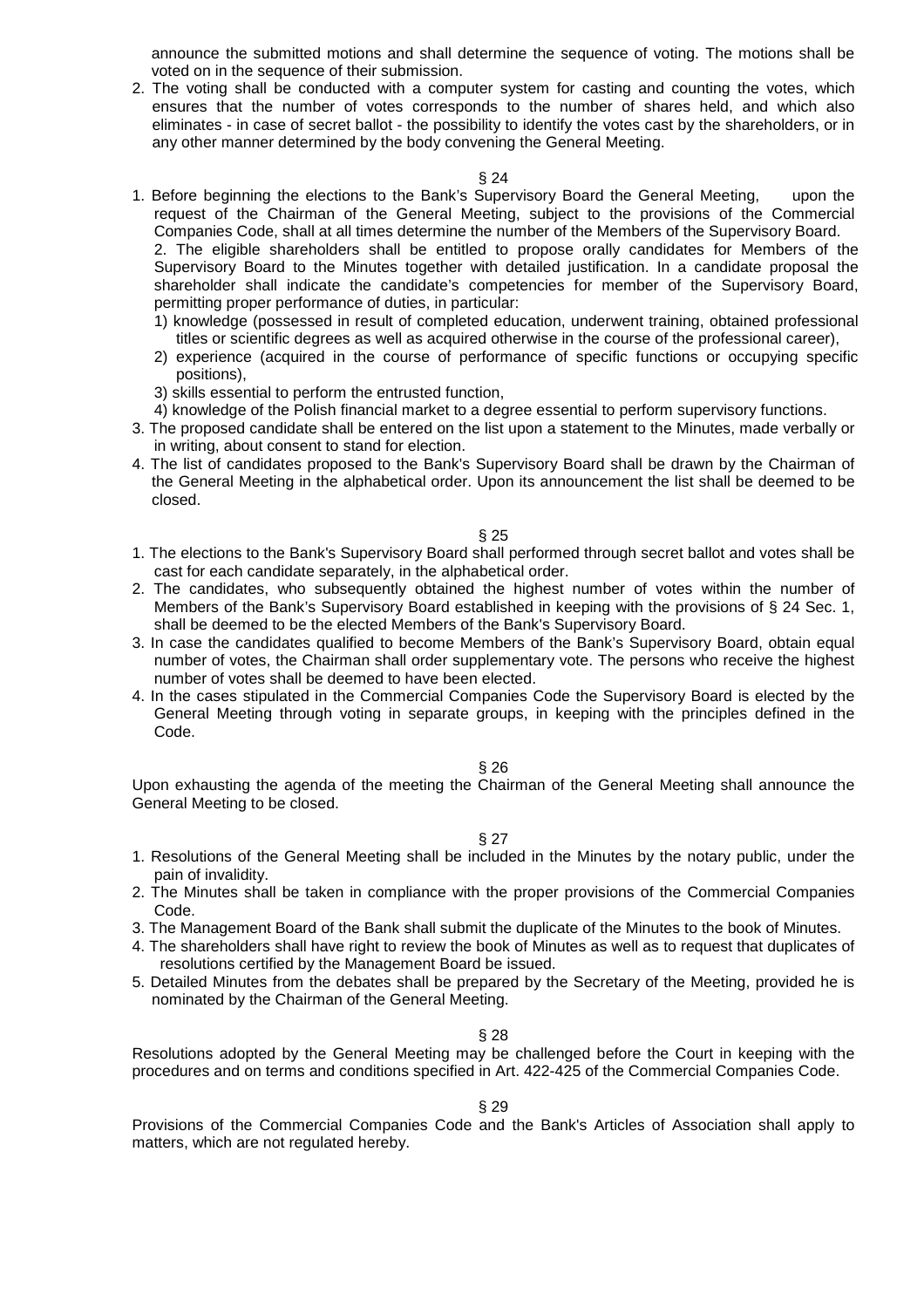of the Ordinary General Meeting of Bank Millennium S.A. dated 21 May 2015 in the matter of approval of "Remuneration Policy of the Bank Millennium S.A. Supervisory Board Members"

Pursuant to Article 392 § 1 of the Code of Commercial Companies and § 8 sect. 2 point 4 of the Bank's Articles of Association, the General Meeting hereby resolves to approve:

#### **"REMUNERATION POLICY OF THE BANK MILLENNIUM S.A. SUPERVISORY BOARD MEMBERS"**

The General Meeting adopts this Remuneration Policy of the Members of the Supervisory Board in view of the indications stipulated in the Corporate Governance Principles for supervised institutions adopted by the Polish Financial Supervision Authority.

 $§$  1

- 1. For sitting on the Bank's Supervisory Board, Members of the Supervisory Board shall be entitled to a monthly remuneration.
- 2. The amount of the remuneration shall be established by resolution adopted by the General Meeting of Bank Millennium S.A., in accordance with the principles set forth in this Policy.
- 3. Principles and amounts of remuneration shall remain in power until their amendment under the procedure applicable for their adoption.

§ 2

When determining the amount of remuneration for the Members of the Supervisory Board, the General Meeting shall follow the principle of its adequacy to the scale of the Bank's operations.

#### § 3

- 1. The remuneration may vary depending on the function performed at the Supervisory Board and it should be correlated to the involvement in the works of the Supervisory Board and the level of remuneration received by members of the supervisory bodies of institutions of similar range and scale of operations.
- 2. Irrespective from the remuneration for sitting on the Board, Members of the standing committees of the Supervisory Board are entitled to separate remuneration in connection with the tasks they perform within these committees.
- 3. If the Supervisory Board delegates its Member to perform permanent individual supervision, the Supervisory Board may grant such Member of the Supervisory Board, for the period of his or her delegation, additional remuneration provided its monthly amount may not exceed 100% of the basic remuneration for sitting on the Bank's Supervisory Board.

#### § 4

- 1. As regards standing committees of the Supervisory Board, remuneration shall be payable for attending their meetings.
- 2. Total remuneration due to a particular member, for participation in committee meetings during a financial year may not exceed 100% of the basic remuneration for sitting on the Bank's Supervisory Board.

§ 5

In connection with the remuneration paid, the Bank shall perform proper deductions as required by applicable laws.

§ 6

Every Member of the Supervisory Board may submit his or her statement concerning refraining from collection of the entire or part of his/her remuneration. The relevant statements shall be presented to the Chairman of the Supervisory Board.

# **Number of shares, under which valid votes were cast: 902 888 319 shares, which constitute 74,4271 % of share capital.**

**Total number of valid votes cast: 902 888 919 including:** 

**- For: 902 888 919,** 

**- Against: 0,** 

**- Abstained: 0.**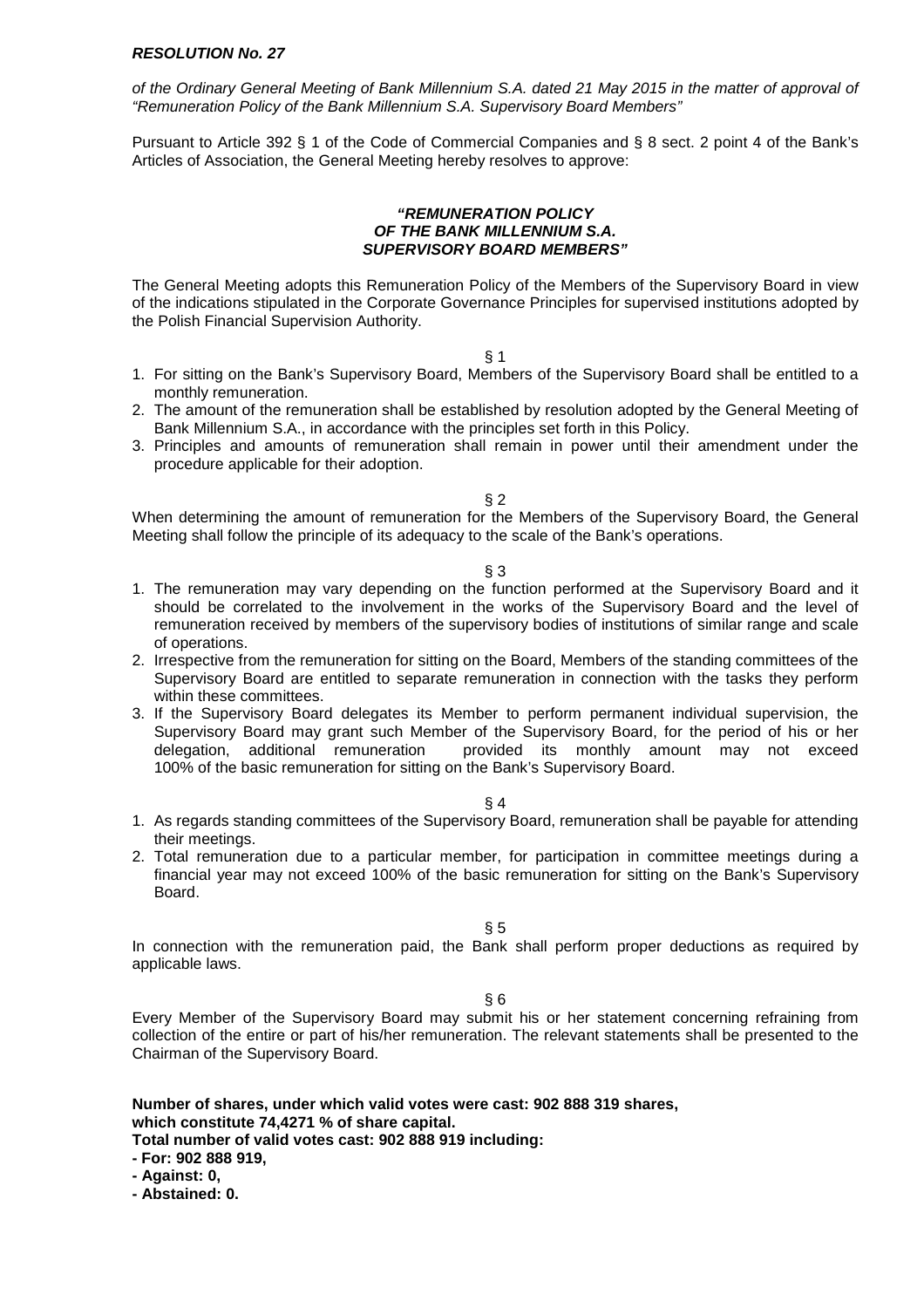of the Ordinary General Meeting of Bank Millennium S.A .dated 21 May 2015 in the matter of remunerating members of the Supervisory Board

Pursuant to Article 392 § 1 of the Code of Commercial Companies and § 8 sect. 2 point 4 of the Bank's Articles of Association, the General Meeting resolves as follows:

§ 1

Starting from May 2015 members of the Supervisory Board shall receive remuneration for performance of functions in the Supervisory Board, in the following amounts:

1/ basic remuneration:

a/ the Chairman – PLN 20,000 monthly, b/ other members – PLN 10,000 monthly;

2/ in addition to basic remuneration members sitting on permanent committees shall receive remuneration to be paid for each time they participate in committee's meeting, in the following amounts:

a/ the Chairman of a committee – PLN 10,000, b/ other members of a committee – PLN 5,000.

§ 2

The Resolution shall come into force as of the day of its adoption.

**Number of shares, under which valid votes were cast: 902 888 319 shares, which constitute 74,4271 % of share capital.** 

**Total number of valid votes cast: 902 888 919 including:** 

- **For: 812 888 119,**
- **Against: 0,**
- **Abstained: 90 000 800.**

# **RESOLUTION No. 29**

of the Ordinary General Meeting of Bank Millennium S.A. dated 21 May 2015 in the matter of determining of the number of the Supervisory Board members

The General Meeting decides that in its new three-year term of office the Supervisory Board shall be composed of 12 Members.

- **For: 861 106 583,**
- **Against: 28 463 051,**
- **Abstained: 13 319 285.**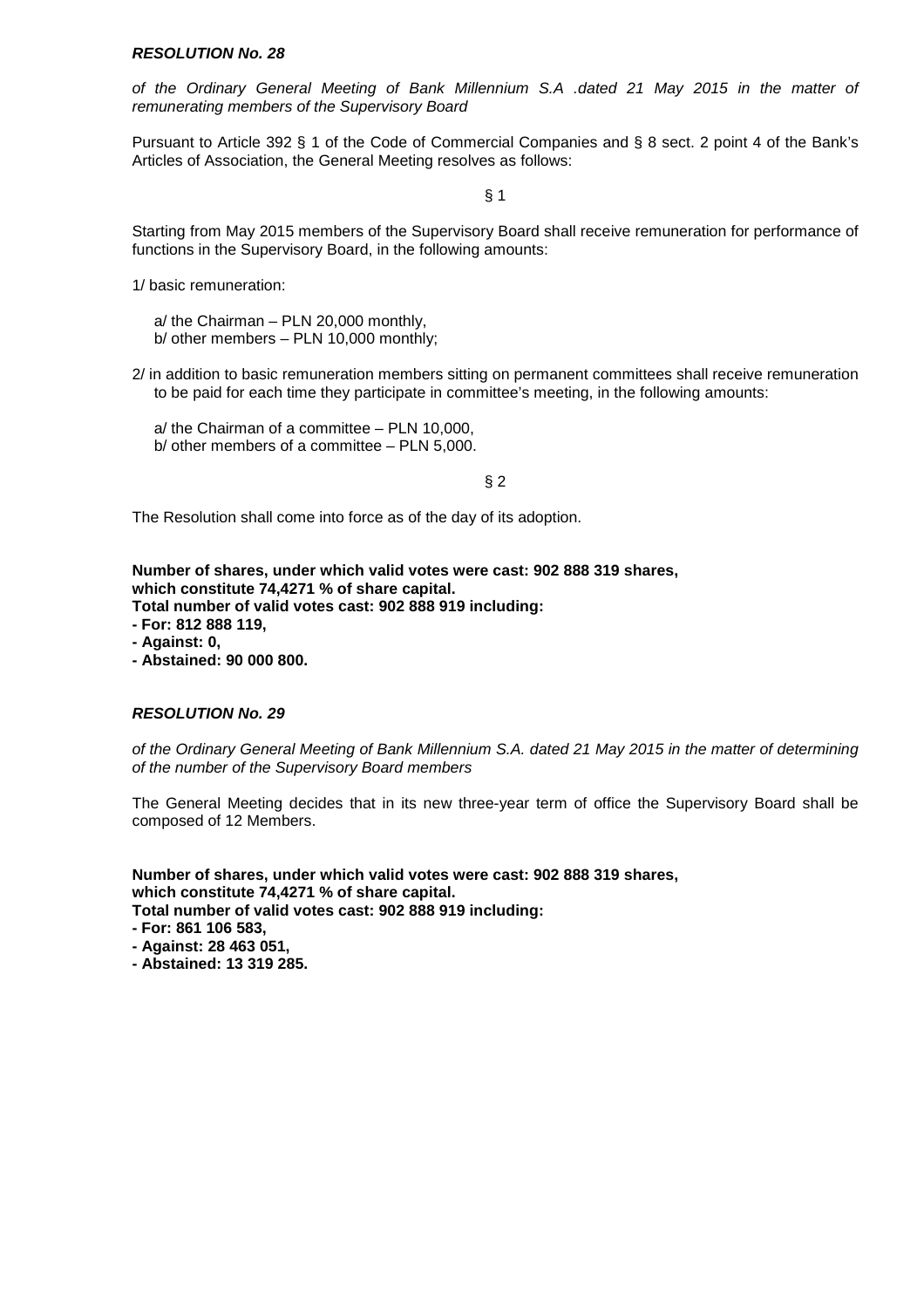of the Ordinary General Meeting of Bank Millennium S.A. dated 21 May 2015 in the matter of electing Mr Nuno Manuel da Silva Amado as the Supervisory Board Member

The General Meeting of the Bank resolves to elect Mr Nuno Manuel da Silva Amado to the composition of the Supervisory Board of the new term of office.

**Number of shares, under which valid votes were cast: 902 887 919 shares, which constitute 74,4271 % of share capital. Total number of valid votes cast: 902 888 119 including:** 

- **For: 842 899 738,**
- **Against: 45 534 484,**
- **Abstained: 14 453 897.**

# **RESOLUTION No. 32**

of the Ordinary General Meeting of Bank Millennium S.A. dated 21 May 2015 in the matter of electing Ms Julianna Boniuk-Gorzela*ń*czyk as the Supervisory Board Member

The General Meeting of the Bank resolves to elect Ms Julianna Boniuk-Gorzelańczyk to the composition of the Supervisory Board of the new term of office.

**Number of shares, under which valid votes were cast: 902 887 919 shares, which constitute 74,4271 % of share capital.** 

**Total number of valid votes cast: 902 888 119 including:** 

- **For: 752 899 738,**
- **Against: 45 534 484,**
- **Abstained: 104 453 897.**

# **RESOLUTION No. 33**

of the Ordinary General Meeting of Bank Millennium S.A. dated 21 May 2015 in the matter of electing Mr Miguel de Campos Pereira de Braganca as the Supervisory Board Member

The General Meeting of the Bank resolves to elect Mr Miguel de Campos Pereira de Braganca to the composition of the Supervisory Board of the new term of office.

**Number of shares, under which valid votes were cast: 902 887 919 shares, which constitute 74,4271 % of share capital.** 

**Total number of valid votes cast: 902 888 119 including:** 

- **For: 842 899 738,**
- **Against: 45 534 484,**
- **Abstained: 14 453 897.**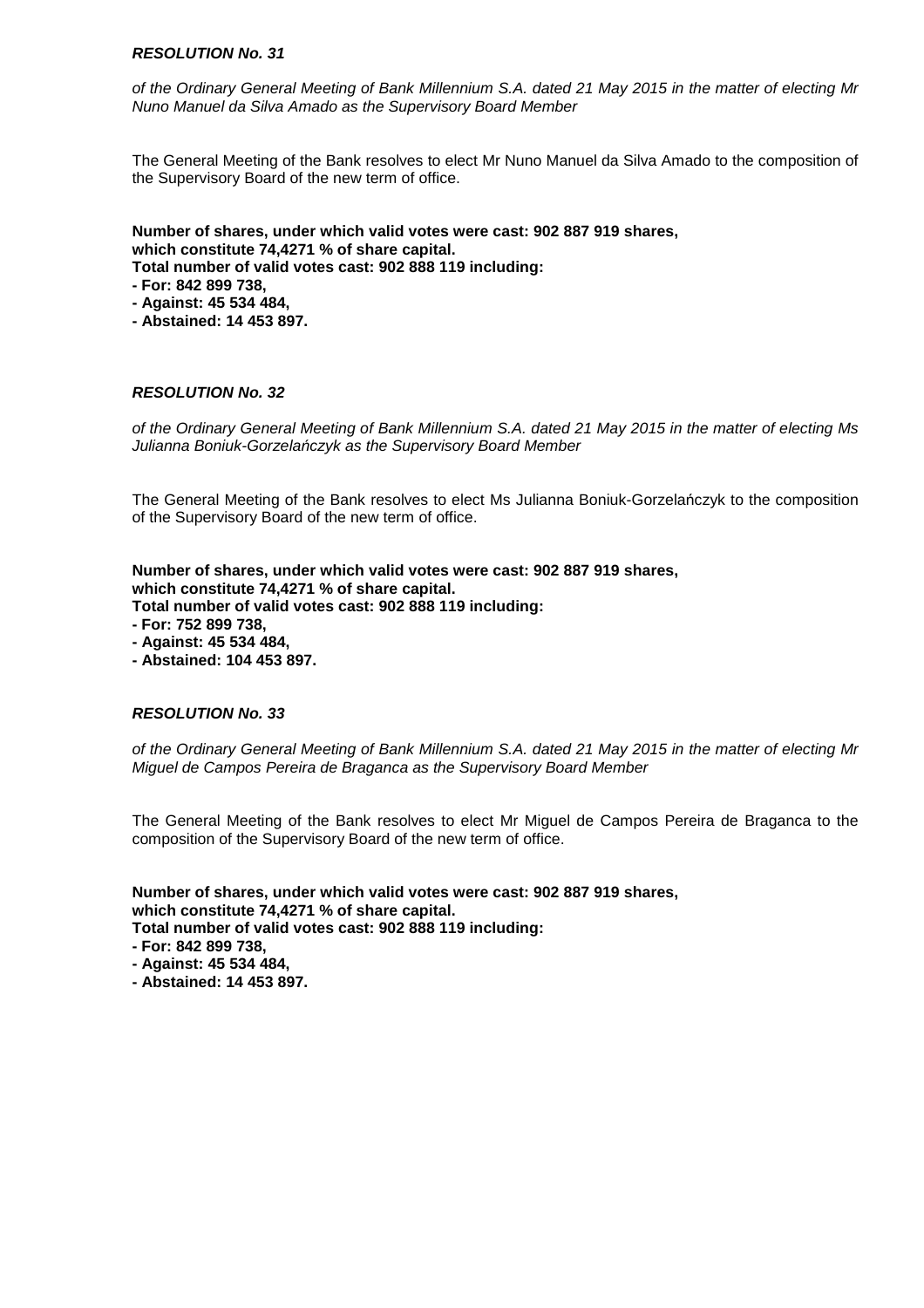of the Ordinary General Meeting of Bank Millennium S.A. dated 21 May 2015 in the matter of electing Ms Agnieszka Hryniewicz-Bieniek as the Supervisory Board Member

The General Meeting of the Bank resolves to elect Ms Agnieszka Hryniewicz-Bieniek to the composition of the Supervisory Board of the new term of office.

**Number of shares, under which valid votes were cast: 902 887 919 shares, which constitute 74,4271 % of share capital. Total number of valid votes cast: 902 888 119 including:** 

- **For: 752 899 338,**
- **Against: 45 534 484,**
- **Abstained: 104 454 297.**

# **RESOLUTION No. 35**

of the Ordinary General Meeting of Bank Millennium S.A. dated 21 May 2015 in the matter of electing Ms Anna Jakubowski as the Supervisory Board Member

The General Meeting of the Bank resolves to elect Ms Anna Jakubowski to the composition of the Supervisory Board of the new term of office.

**Number of shares, under which valid votes were cast: 902 887 919 shares, which constitute 74,4271 % of share capital. Total number of valid votes cast: 902 888 119 including:** 

- **For: 752 899 738,**
- **Against: 45 534 484,**
- **Abstained: 104 453 897.**

# **RESOLUTION No. 36**

of the Ordinary General Meeting of Bank Millennium S.A. dated 21 May 2015 in the matter of electing Mr Grzegorz J*ę*drys as the Supervisory Board Member

The General Meeting of the Bank resolves to elect Mr Grzegorz Jędrys to the composition of the Supervisory Board of the new term of office.

- **For: 842 899 738,**
- **Against: 45 534 484,**
- **Abstained: 14 453 897.**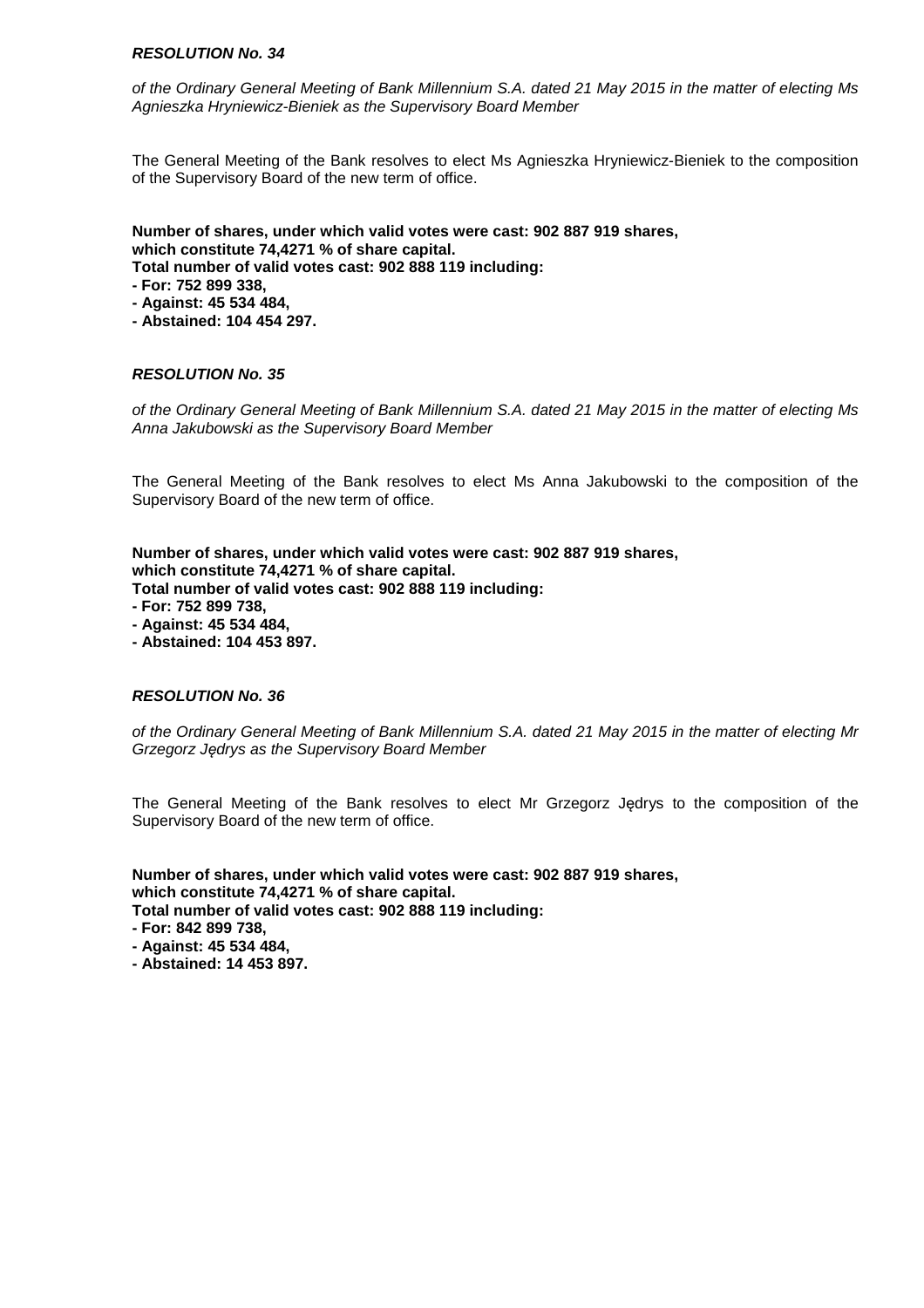of the Ordinary General Meeting of Bank Millennium S.A. dated 21 May 2015 in the matter of electing Mr David H. Klingensmith as the Supervisory Board Member

The General Meeting of the Bank resolves to elect Mr David H. Klingensmith to the composition of the Supervisory Board of the new term of office.

**Number of shares, under which valid votes were cast: 902 887 919 shares, which constitute 74,4271 % of share capital. Total number of valid votes cast: 902 888 119 including:** 

- **For: 752 899 204,**
- **Against: 45 534 884,**
- **Abstained: 104 454 031.**

# **RESOLUTION No. 38**

of the Ordinary General Meeting of Bank Millennium S.A. dated 21 May 2015 in the matter of electing Mr Bogusław Kott as the Supervisory Board Member

The General Meeting of the Bank resolves to elect Mr Bogusław Kott to the composition of the Supervisory Board of the new term of office.

**Number of shares, under which valid votes were cast: 902 887 919 shares, which constitute 74,4271 % of share capital. Total number of valid votes cast: 902 888 119 including:** 

- **For: 842 899 738,**
- **Against: 45 534 484,**
- **Abstained: 14 453 897.**

# **RESOLUTION No. 39**

of the Ordinary General Meeting of Bank Millennium S.A. dated 21 May 2015 in the matter of electing Mr Andrzej Ko*ż*mi*ń*ski as the Supervisory Board Member

The General Meeting of the Bank resolves to elect Mr Andrzej Koźmiński to the composition of the Supervisory Board of the new term of office.

- **For: 842 899 738,**
- **Against: 45 534 484,**
- **Abstained: 14 453 897.**